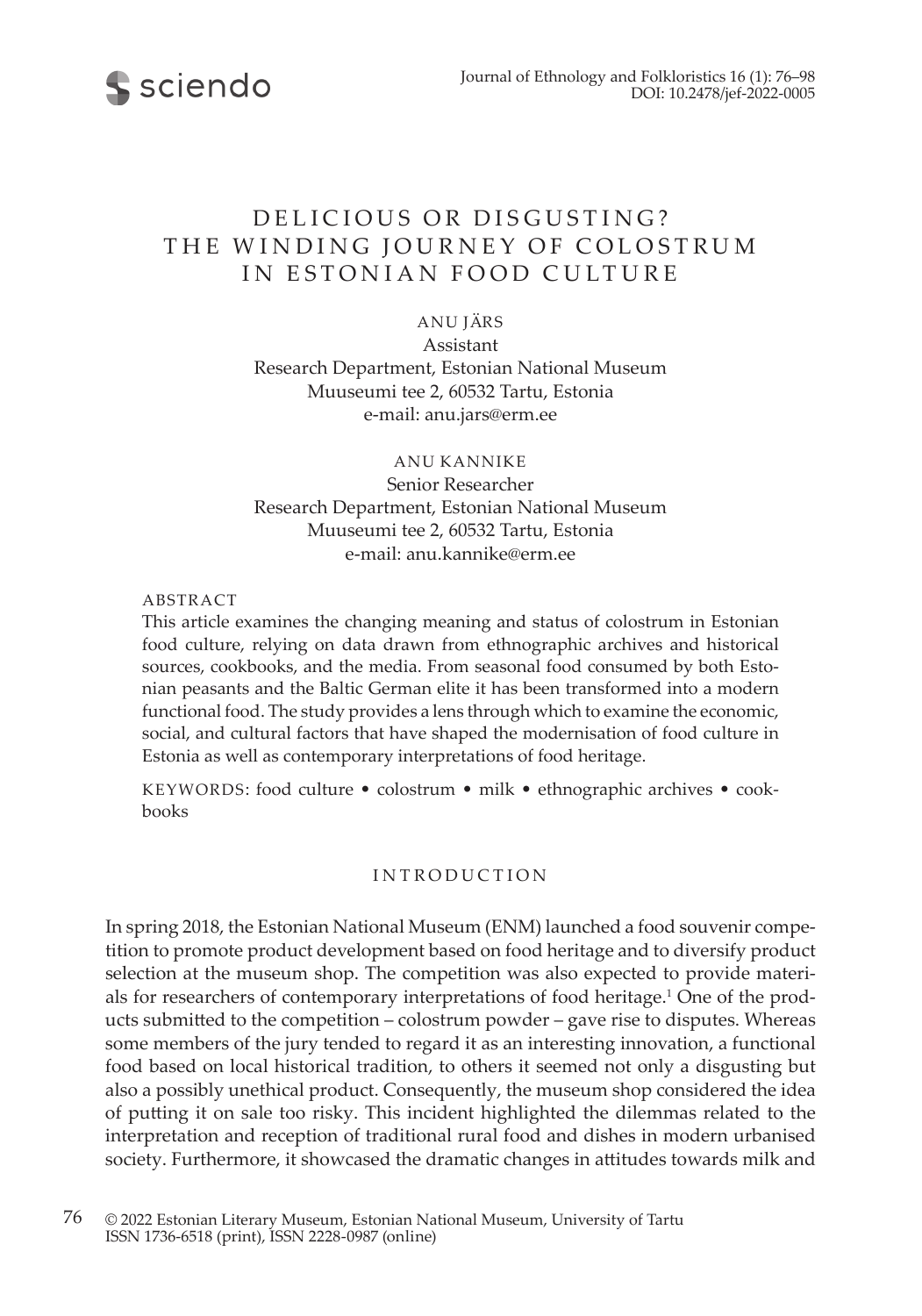milk products over the past few decades, a transformation "from perfect food to hazardous substance", as Swedish ethnologist Håkan Jönsson put it (2019: 1). At the same time, it raised questions about the historical background of colostrum, a seasonal and special food known in many traditional cultures (Walker 2000; Valenze 2011; Kurlansky 2018, etc.), as well as questioning its modernised revival.

Eating habits and attitudes towards food are shaped by the availability of products as well as cultural and religious understandings and ideas about what is desirable, tasty, edible or inedible. Food is given significance by how it is narratively framed, and by the significance we digest along with the calories (Vester 2015: 1–2). From the viewpont of semiotics of culture, culinary traditions and practices constitute heterogeneous semiotic systems that can be analysed as cultural 'texts'. The historical dynamics of meanings attributed to certain foodstuffs or dishes confirms the inherently heterogeneous nature of food, a characteristic that Juri Lotman (1990: 125) attributes to the semiosphere. Thus, the examination of food practices, especially transcultural culinary encounters, can shed new light on food as a network of interrelated embodied processes of semiosis (Parasecoli 2011: 646–652).

This article aims to examine the changing meaning and status of colostrum in Estonian food culture, relying on data drawn from ethnographic archives and historical sources, cookbooks and the media. Mapping the diverse uses of, and ambivalent attitudes towards, colostrum from the 18th century onwards sheds light on the specific Estonian ways of food modernisation and the meanings of food heritage in contemporary society.

Until the 1990s the main focus of ethnological studies of Estonian food culture was on rural foodways of the 19th and early 20th centuries (Lõoke 1959; Moora 2007); modernising and contemporary food received attention only recently (Võsu and Kannike 2011; Bardone et al. 2016; Kannike and Bardone 2018; Bardone and Spalvena 2019; Bardone and Kannike 2020). Likewise, food history has mainly been examined from the viewpoint of one social group (Estonian peasants, or the Baltic German elite), yet there are also some studies that analyse the use of foodstuffs or dishes over a longer period and from a trans-social perspective (Viires 1985; Jürjo 2012; Põltsam-Jürjo 2013; 2017a; 2020; Jürgenson 2015). Older milk economy has been examined by ethnologist Gustav Ränk (1956); however, in his historical study of cheesemaking in Scandinavia he argued that the process of making colostrum cheese is too easy and thus of no further analytical interest (Ränk 1987 [1966]: 176). In her major study of Estonian peasant foods, Aliise Moora (2007) discussed milk dishes rather briefly, yet she mentioned colostrum in the context of porridges and sauces. Thus, colostrum has remained a relatively marginal topic in Estonian food studies and the intriguing moments in its history have been overlooked. The studies of Latvian ethnologist Linda Dumpe (1985; 1989; 1998) on milk in Latvian folk culture, and especially her analysis of the cultural connections with neighbouring peoples on the basis of milk economy, are of great comparative interest. Although the ritual significance of colostrum largely remains beyond the scope of this article, some folkloristic overviews of customs related to colostrum among the Finno-Ugric peoples are also worth mentioning (Minnijahmetova 1995; Vinokurova 2009).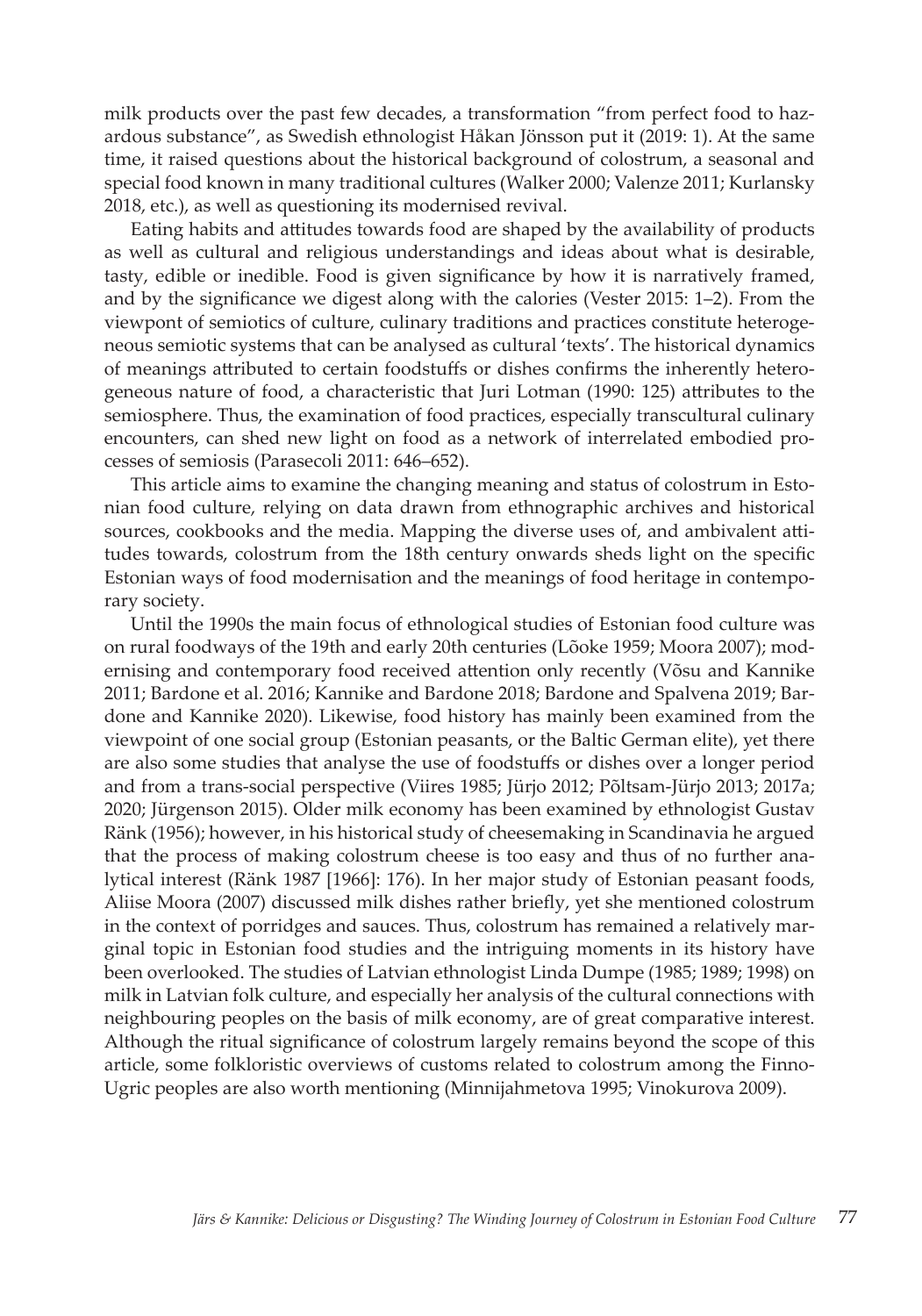## SOURCES AND RESEARCH FOCUS

The main source for this article was the answers submitted to the Food, Drinks, Seasonings questionnaire from the ENM (Linnus and Manninen 1937) in the correspondents' archive of the  $ENM<sup>2</sup>$  (KV 33, 50–52, 55). At the beginning of the 1920s the ENM started a systematic collection of ethnographic reference material, with among other issues the questions covering rural foodways. The lengthy 95-item questionnaire of 1937 included questions about colostrum in the section dedicated to milk dishes: "Was milk (*tsäärpiim*, *ternepiim*) used right after a calf was delivered? What was made from it? How?" The years from 1937 to 1940 provided more than 7,000 pages of material on local food culture. The answers originated almost exclusively from rural regions, were mainly based on the answers given by local older people and described peasants' foodways. Only a few respondents – mainly schoolchildren – highlighted changes and described some novel dishes. In addition, answers to questionnaires on dairying, drawn up by Endla Jaagosild (1973; 1975), provide good background information (KV 306, 502). The article also makes use of material collected during fieldwork in the 1920s and 1930s as well as in the second half of the 20th century, preserved at the ENM's Ethnographic Archives (EA), which gives a better overview of the new usages of colostrum. In 2017 Anu Järs drew up a questionnaire about the usages of colostrum. Although only 18 answers were submitted (KV 1321), they were considerably more substantial than the former ones, and the material demonstrates the contacts of both rural and urban inhabitants with colostrum and colostrum foods from the pre-World War II period to date.

Such questionnaires put the respondent in the frame and in this way influence the structure and content of answers. We thus have to keep in mind that the correspondents' recollections are not just individual memories but also constitute a collective memory initiated and shaped by institutional interest and research questions (Kõresaar 1995; Bardone and Kannike 2020). The 1937 questionnaire was aimed at regional descriptions of peasants' vernacular foods. Therefore, the respondents have striven for objective generalisations and regarded innovations in food culture as insignificant. The 2017 questionnaire focused on biographical and subjective aspects, and so the answers involve more context, with foods often described in connection with family stories.

Additional source material comes from social media, involving food blogs as well as posts to the Nostalgic Food Facebook group. Certain aspects of contemporary attitudes towards colostrum were also discussed in some informal interviews conducted in Tartu.

While archival materials mainly give a good overview of peasants' food culture, information about other social groups can be found in other types of source. The intelligentsia's descriptions, reminiscences and dictionaries offer data about food culture and views of the common Baltic Germans' way of life, who until the 20th century constituted the local upper social stratum. The older history of cookbooks has not been studied in detail in Estonia, and we also lack exact data about the spread of cookbooks printed in Europe or manuscript recipe collections (Põltsam-Jürjo 2017b: 18). Cookbooks published in Estonia since the 18th century are undoubtedly important, yet are limited sources when attempting to estimate actual foodways. It is difficult to tell to what extent recipes were used or how precisely they were followed, not to mention social norms related to food or sensual aspects thereof (see in detail Albala 2012; Notaker 2017).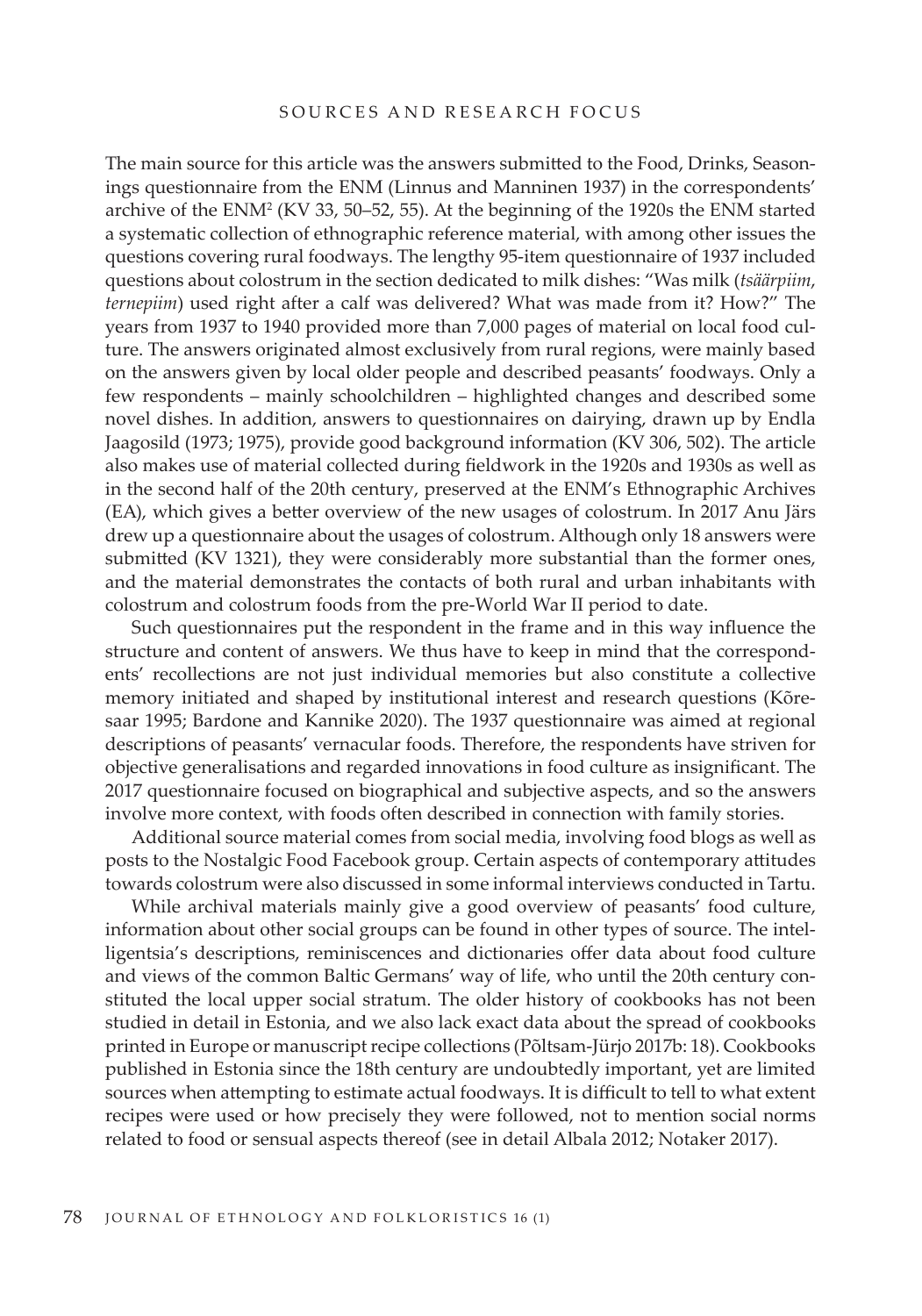The methodology used in this study involves combined thematic and critical analysis of different types of source, enabling us to reveal how economic, social, and cultural changes have influenced the production and consumption of a local raw material used for centuries, as well as attitudes towards these materials. Why was colostrum regarded as special in the past? What changes have occurred in attitudes towards it. What is the cause of its revival today? To map the 'journey' of colostrum, the article first gives a historical overview of the names and the availability of this raw material. This is followed by a description of the development of colostrum dishes in light of ethnographic as well as historical sources and cookbooks. Analysis of the 20th and 21st-century material aims to demonstrate, using the example of colostrum, the intertwining of the topics of healthy diet and national food discourse, post-industrial nostalgia and science-based mentality.

## COLOSTRUM AS A RAW MATERIAL IN THE CONTEXT OF DAIRYING

Milk has always played an important role in Estonian foodways, until the 20th century predominantly consumed in soured form; fresh milk was mainly used for cooking, and as a drink for infants, the elderly and the sick. Drinking fresh milk in great quantities is a rather recent phenomenon related to industrialisation. Peasants used milk only seasonally: "The ways of milk mirrored the seasonal cycle of living creatures before the subversion of natural rhythms by science and technology" (Valenze 2011: 42). In Estonia the dairy foods season was also summer, when cows grazed outside and milk yield was higher. In the autumn the dry period started. When in the spring food supplies became scanty, people looked forward to the calving period when cows started to milk again. "At home the greatest spring event was that cows started to milk again. Then the whole household was fed on colostrum dishes." (KV 1321: 371)

Modern industrial milk, a product with normalised content and taste similar all year round, is a mixture of milk from hundreds of cows. On the farm, on the other hand, changes in the quality of milk were clearly visible. On the first days after calving, the milk is thicker and yellower than ordinarily, and smells and tastes different. Colostrum contains large amounts of different nutrients, such as proteins, vitamins, minerals, and biologically active substances like immunoglobulins, enzymes, hormones, and growth factors. They stimulate the growth of the newly born organism and guarantee its immunity against pathogens. It is food that is indispensable for a new-born calf, which completely lacks its own immune system at birth. Compared to human colostrum, bovine colostrum contains over 100 times more immunoglobulins, which can bind to a wide range of human intestinal and respiratory bacteria as well as viral pathogens, and can also bind to inhalation and some food allergens (Ufman et al. 2018).

The topic of colostrum was raised in Estonian public discourse in connection with reforms in dairying. In the last quarter of the 19th century the Estonian-language press started regular discussions on cattle-raising and dairying problems, as these were seen as having great potential in increasing the profitability of farms (*Perno Postimees* 1875; *Eesti Postimees* 1884). The writers were concerned about the lack of proper care for calves, and emphasised that colostrum was indispensable for them. On the other hand,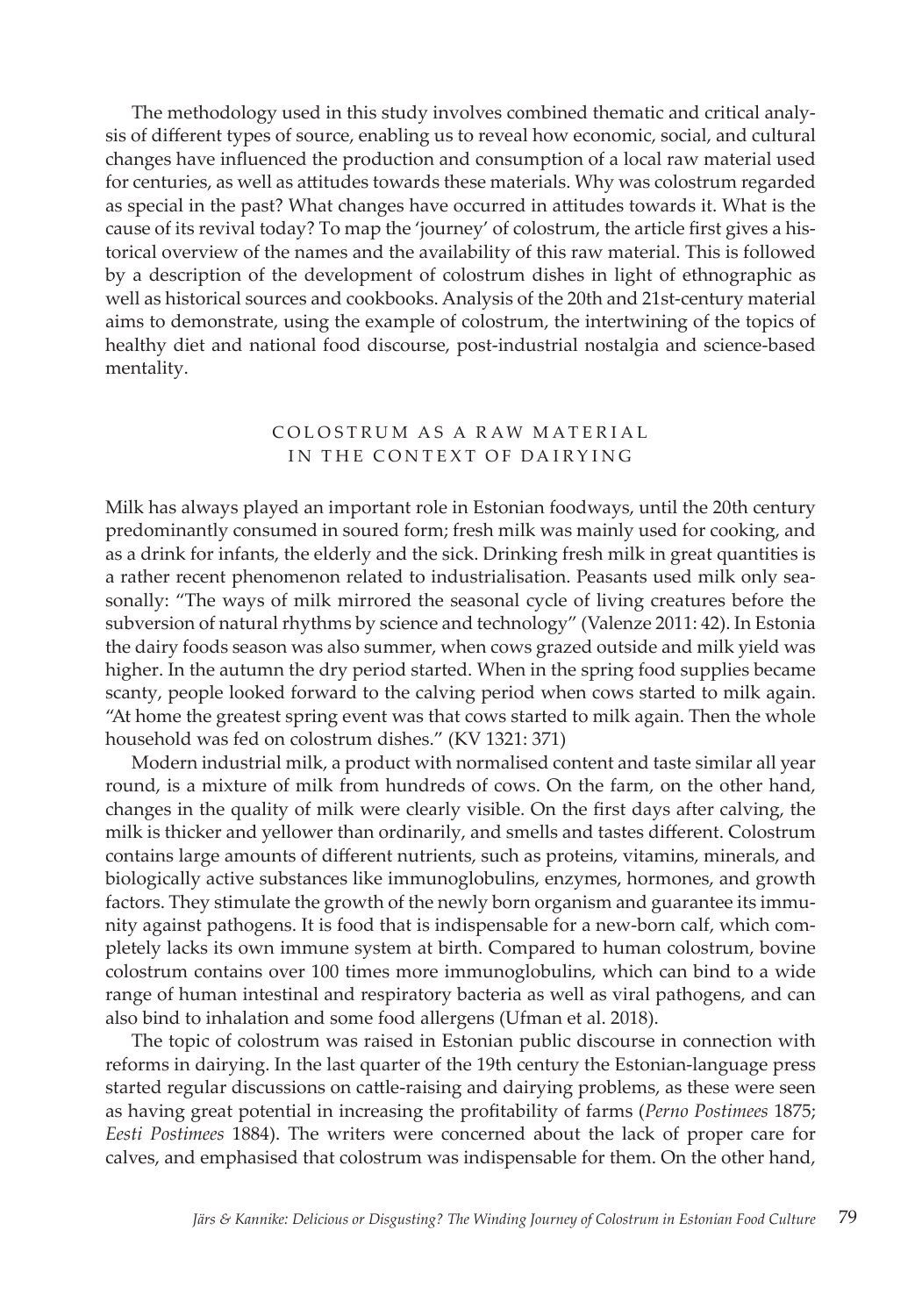the use of colostrum for food was not considered sensible, and even a crime against calves (Leppik 1883: 3; Lillak 1891: 206; 1899: 1). The writings of the period clearly highlighted the economic interests of farms. In the era of promoting and establishing modern dairy associations, colostrum was advertised as an inappropriate raw material for the dairy industry. Livestock owners were educated by telling them that any quantity of colostrum in cheesemaking spoils the whole batch, and that butter made from colostrum spoils easily (*Põlluteadus* 1905). Therefore, dairies did not accept milk from several days before and after calving. However, in very early spring, in the calving period, cheesemakers often complained about colostrum in milk (Pommer 1910).

Colostrum also made its way to townspeople's tables, brought from the countryside, in addition to which cows were also raised in towns. In the winter of 1872, a dairy shop owner in Vaimu Street, Tallinn, advertised colostrum in a local newspaper, saying it was used to make a thick meal called *Kälbertanz* (*Revalsche Zeitung* 1872). Rapid city growth and the modernisation of society put the need for greater regulation of food supply on the agenda (cf. Atkins 2016). Poor-quality milk and dairy products caused great problems and were considered a serious threat to public health. Healthcare specialists were primarily concerned about fake or impure milk, yet problems were also caused by colostrum. As a result, Estonian and Livonian towns began banning the sale of colostrum at the beginning of the 20th century as part of the introduction of dairy trade regulations (*Sunduslikud määrused* 1906). These developments were summarised in the Dairy Law enacted in the Republic of Estonia in 1934, which prohibited the sale of milk obtained from cows 15 days before and 5 days after parturition (*Piimaseadus* 1934); the highest-quality special-choice milk had even stricter requirements (*Piimaseaduse teostamise määrus* 1934).

As milk increasingly became a commodity, in many households in the countryside diet gradually became poorer in terms of dairy products, yet the quantity of colostrum available for cooking increased; for example, in the 1930s the number of cows and their milk yield doubled in the Republic of Estonia (Rootslane 1992: 21).

Soviet rule brought about a great upheaval in Estonian agriculture with collective and state farms replacing peasant farming. Dairy production became concentrated into big collective farms and plants, although about one-fifth of the milk yield still came from private households with one cow. Colostrum was not officially sold but was available from those who kept cows (KV 1321: 365) as well as from the barns of collective farms (KV 1321: 275, 301). Sometimes relatives from the countryside treated their urban kin to a jar of colostrum.

In the late 1980s and early 1990s, the Farm Act (*Eesti NSV taluseadus* 1989) and the wave of privatisation following the dissolution of collective farms gave rise to a new group of private cattle farmers. This, economically complicated, period of time meant that it was essential to make use of everything available; rules were not so strict in the transitional society and colostrum was sold more widely. Since 1994 the number of dairy cows has decreased by more than 50%. Today milk in Estonia is mainly produced on large farms with cows who yield large quantities of milk with small-scale cattle husbandry diminishing quickly – there are quite a few villages with no cows. The production of the average Estonian cow is 9,000–10,000 kilograms of milk per year; colostrum from the first milking per cow is three to ten kilograms. Colostrum yield is considerably higher now, much more than calves need, yet, paradoxically, as a foodstuff it is less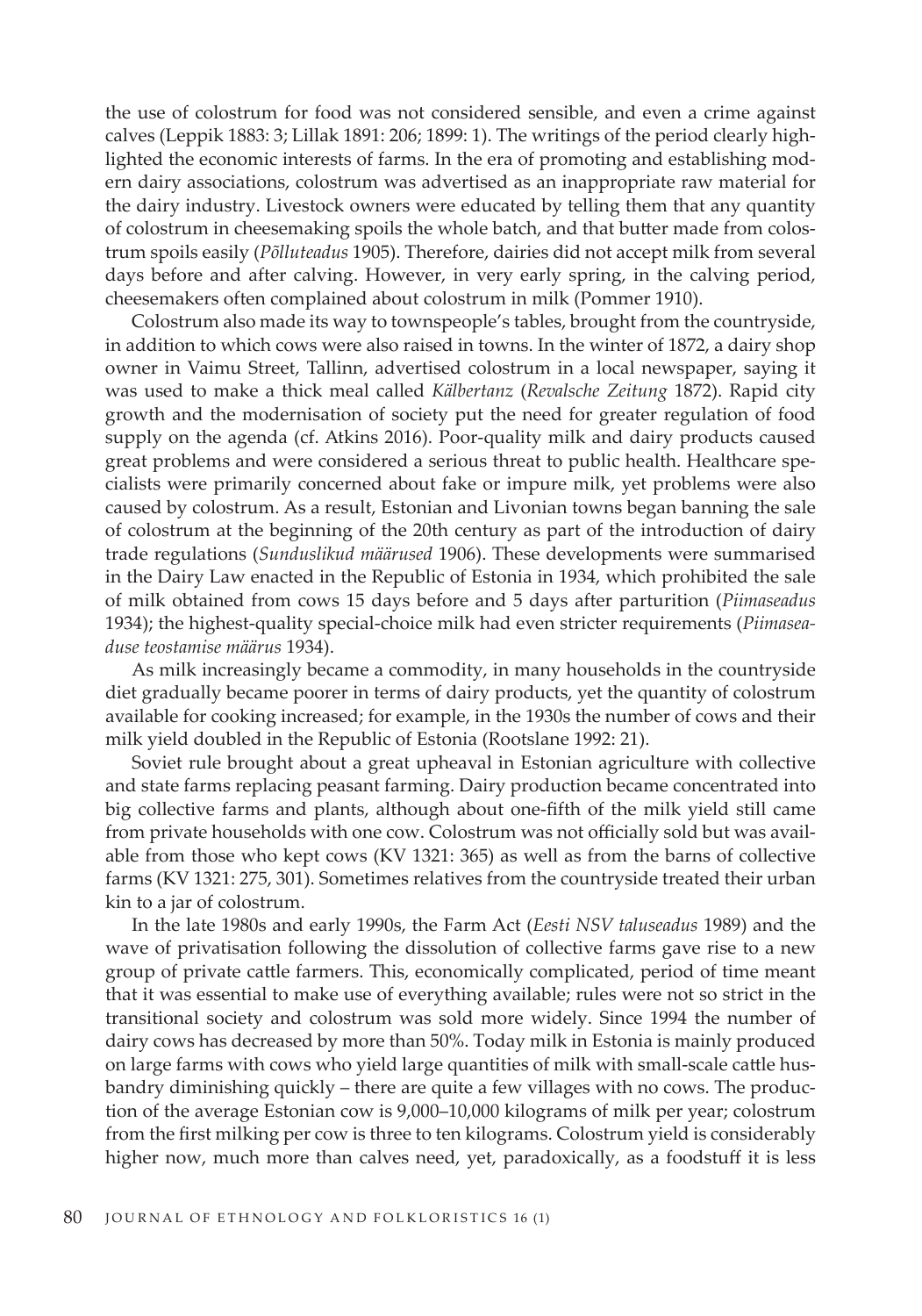available. Although the sale of colostrum is not forbidden by law, the quantities on the market are small as it is burdensome to gather and preserve it. From the point of view of the modern dairy industry colostrum is defective milk as the technologies used today do not enable it to be processed. (Poikalainen et al. 2012: 30) On the other hand, there are some new opportunities to add value to the colostrum that is not consumed by calves. Foreign colostrum capsules, tablets, and powder are on sale; in 2016 an Estonian company established by local scientists started the production of colostrum powder.

So, we can say that over the past one- and-a-half centuries changes occurred in the quantities, use, regulations and processing of colostrum that reflect different stages in the modernisation of society.

### TERMS AND USAGES

In Estonian literary language the fluid secreted by female mammals after parturition is called *ternes* or *ternespiim* (colostrum). The Estonian etymological dictionary presents the word as being of disputable Proto-Indo-Iranian origin (*Eesti etümoloogiasõnaraamat* 2012: 525). Historically, this name was used only in northern Estonia and northern Pärnu County. The words *säärpiim* or *tsäärpiim* were used across almost all of southern Estonia (Saareste 1962: 143–144; KV 33, 50–52, 55). Colostrum was also called *värskepiim* ('fresh milk') across almost all of Estonia. The Estonian Swedes called it 'raw milk' while Baltic Germans used the names *Kälberdanz* or *Kalbertanz* and *Beestmilch* (Hupel 1780: 241; Unterberger 1853: 38; von Gutzeit 1859: 106; Sallmann 1880: 29, 33) as well as *frische Milch* ('fresh milk') (*Allgemeines* 1846: 164).

In Estonia colostrum dishes were on the table of both peasants and the Baltic German nobility. Here Orthodox south-eastern Estonia stands out as an exception with plenty of negative records (KV 51: 814; 55: 108). Orthodox Russians regarded colostrum as dirty and did not use it for food for the first 6–14 days, although after World War I this attitude gradually disappeared (EA 28: 525).

Generally, colostrum started to be used immediately after calving. Most respondents mention that the first milk after calving was suitable for food (KV 52: 546). Respondents said that the calf got its share first and the rest could be taken as food (KV 33: 1986; 50: 221). A few respondents also mention the custom of giving the first milk to the cow (KV 51: 214; 52: 1665). In Vändra, for example, the first milk after calving was put on the heel of a loaf and given to the cow "to clean the cow", then "about a calf's earful" was milked for the calf, and the rest was taken for food (KV 33: 1816).

The answers to the 1937 questionnaire reveal that, as a rule, colostrum was not used without heating it, and that it was supposed to have a laxative effect (KV 33: 1365). However, there are a few records of contrary opinions, for instance according to Kadri Õunapuu (b. 1858) colostrum was skimmed and the cream used to make butter that was meant for children (KV 33: 1816–1817). In Latvia people have believed in the healing properties of this butter (Dumpe 1998: 187). Answers to the 2017 questionnaire include a few descriptions of drinking colostrum dating back to the pre-World War II period. For example, a woman born in Järva County in the 1930s recalled that in her childhood she and her brother were given colostrum to drink, which they did not like, unlike other colostrum foods; she also mentioned that some farmers drank colostrum to gain strength while some people used it as medicine (KV 1321: 325–326).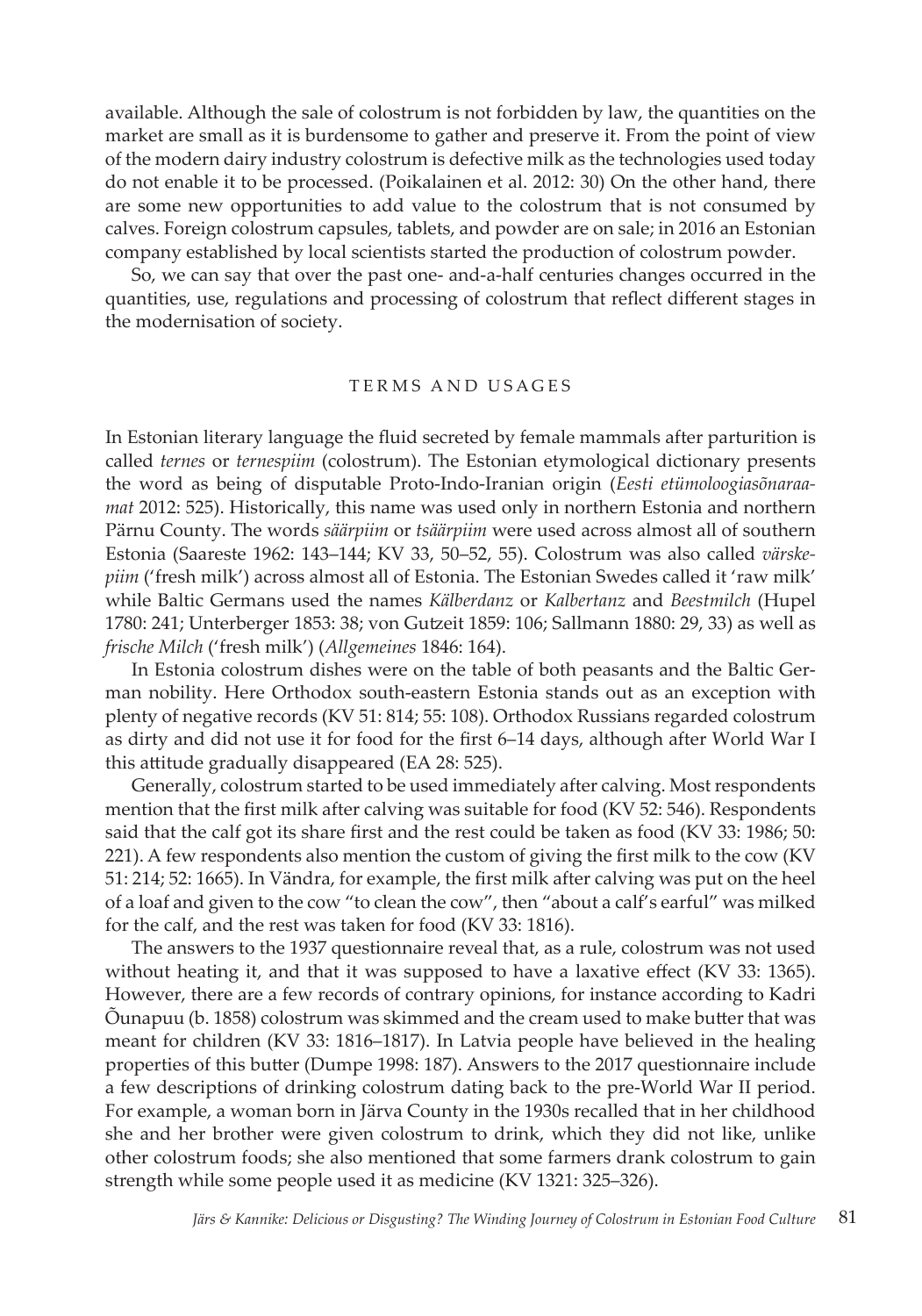Colostrum was used for food in the neighbouring countries to Estonia: in Latvia (Dumpe 1998), Ingria (EA 38: 405), Finland (Grotenfelt 1916), Sweden (Matkultur) and in the Nordic countries at large (Ränk 1987 [1966]). On the other hand, in Russia the attitude was the opposite, i.e. Orthodox Russian peasants regarded colostrum as dirty and threw it away or gave it to the calf (Zelenin 1927: 62). Friedrich Unterberger (1853: 38), a veterinarian from Livonia, noticed that in the Simbirsk Governorate the local people were disgusted by the first milk, although it was regarded as a delicacy in the Baltic provinces of Russia.

# COLOSTRUM IN BALTIC GERMAN FOOD CULTURE AND HISTORICAL COOKBOOKS

The earliest known description of a colostrum dish in Estonia originates from 1777. Baltic German August Wilhem Hupel (1777: 252) wrote that in some households a thick meal called *Kälbertanz* was cooked from the first milk after calving, also mentioning that this dish was slightly disgusting (Hupel 1795: 103). *Kälbertanz* earned a similar estimation from Johann Christoph Petri (1802: 371), a German who had worked for years as a private teacher in Estonia, and who, when describing the feasts and table manners of the local nobility, pointed out, besides elaborate tasty dishes, some robust national foods that were not given to guests in those households "where good taste ruled". *Kälbertanz* – a thick porridge-like meal cooked from colostrum – seemed to him the most unpleasant one.

Georg von Oettingen (b. 1824; 1926: 129), who was brought up at Visusti manor in southern Estonia, recalled *Kalberdanz*, a dish served for supper, as an especially memorable meal from his childhood. According to Woldemar von Gutzeit (1859: 106), *Beestmilch* or *Kälberdanz,* which he described as a sort of pudding, was a favoured food; Guido Eckardt (1904: 15) also stated that this dish was very popular in certain circles, yet he himself loathed it.

The first Estonian-language cookbook, *Kitchen and Cookbook*, was published in Tallinn in 1781. It was a translation of Christina (Kajsa) Warg's successful handbook in Swedish, the Estonian-language edition was meant for Estonian-origin cooks working in German households, not for the Estonian peasantry.<sup>3</sup> Warg's cookbook was widely used in Baltic German circles (Viires 1985: 158) and, to make the use of the book easier for Germans, the Estonian edition had the names of dishes in German as well.

Warg's cookbook included two recipes for colostrum dishes: *terne piim* under dairy dishes (1781: 585) and *terne pima kook* under cakes (ibid.: 531). It is remarkable that their parallel names in German in the Estonian edition are *Kälberdanz*, *Kälberdanz-kuchen*, not *Best-Milch*, *Bestmilch-Kuchen*, as in the German translation (Warg 1772: 393, 364) of the book (in the original *Kalf-Dans*, *Kalfdans-Kaka*). Unfortunately, we cannot say whether the dish, already known here under the name *Kälbertanz*, was also cooked in a similar way.

To make *terne piim,* you had to take about a litre of colostrum from the third milking, and some cream from the first and all the cream from the second milking; for flavour Warg used sugar, cinnamon and cardamom. After heating it had to be like *bubert* (light and fluffy egg and semolina pudding). When the composition was appropriate,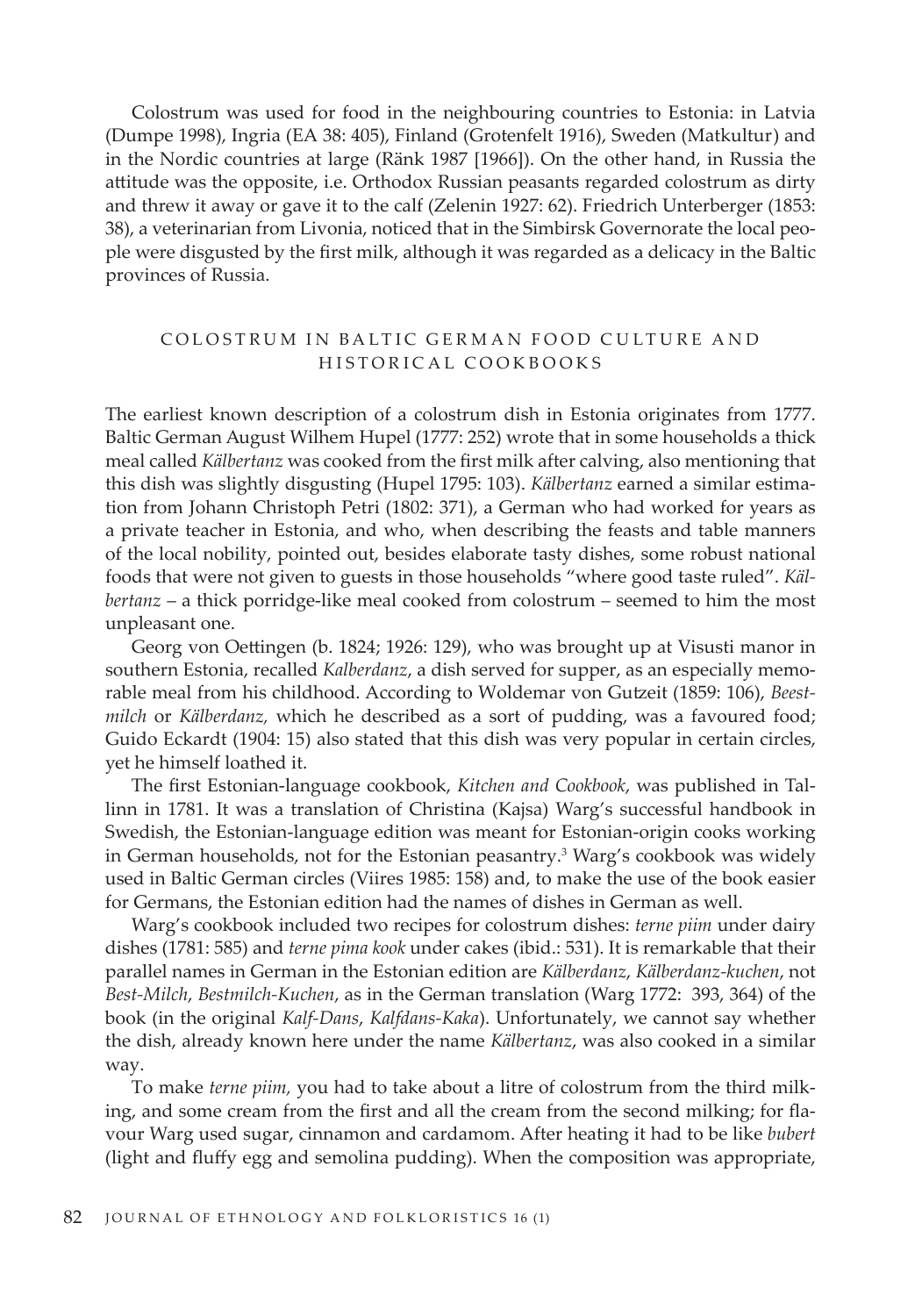a platter with the mixture was placed on a hot water vessel. If eaten as a warm dish, it was sprinkled with sugar and cinnamon; if cold, it was served with whipped cream. To make a cake, fresh cream, orange water, sugar, butter, egg yolks, and breadcrumbs were added to colostrum.

The first original cookbooks were published at the beginning of the 19th century. Katharina Fehre's 1816 *Livonian Cooking and Housekeeping Book* was translated into Estonian in 1824 and into Latvian in 1851, including one recipe with colostrum as an ingredient, a cake baked in the stove (Fehre 1824: 369, *törnepima-kook*) flavoured with nutmeg and cardamom; the other ingredients were flour and egg white.

In the middle of the 19th century, several German-language cookbooks were published, one of the most influential of which was Lyda Panck's *Cookbook for Russian Baltic Provinces*, 1844, meant for "bourgeois households", i.e., townspeople. The urban population was increasing, mainly due to the urban migration of Estonians, and this was probably why it was translated into Estonian in 1864, followed by numerous reprints. Since about 10,000 copies of Panck's cookbook were published in Estonian (Viires 1985: 161), her cooking instructions were probably used in many Estonian urban households. Her recipe (Panck 1844: 127; 1864: 255) was simpler than that of Warg's: the only ingredients added to the colostrum were fresh milk and salt. The ways of eating it were also similar to those suggested by Warg: warm with fresh cream and cinnamon or cold with whipped cream.

Another cookbook published in the Baltic provinces, titled *General Practical Housekeeping and Home Economics Handbook for Young Housewives in Russian Baltic Provinces*, widened the former choice of recipes: in addition to colostrum baked in the stove, to which egg yolks whisked with sugar, grated lemon peel, cinnamon, and cardamom were added (*Allgemeines* 1846: 167), it also included a recipe for colostrum noodles (ibid*.*: 164). In order to make these, only flour was added to colostrum. The cookbook stated that properly dried noodles could be preserved for more than a year, and tasted like freshly made ones as long as the soup was boiled a bit longer. *Livonian Housekeeping Handbook for Each Household*, which was published in Riga, provided a recipe both for colostrum groats and noodles (Daudert 1858: 182). For the latter, colostrum was mixed with water, flour, and a little butter, for the former it was mixed with water and potato starch. Henriette Daudert suggested that groats could be used to make both porridge and pudding. Martha Bielenstein's *Crises-time Cookbook*, published during World War I in Riga, also taught that colostrum could be used to make noodles instead of eggs (Bielenstein 1918: 119).

The first cookbook for farmers' wives was published by Karl Treufeldt in 1881. Treufeldt's small selection of dishes (64 recipes) also included an instruction on how to boil colostrum (Treufeld 1881: 21), with which Treufeldt was probably following Panck's recipe – both the ingredients and the wording of the recipe refer to this. Bearing in mind the target group of the cookbook he did not recommend any fancy additions to the dish. Mai Reiwelt's *Instructions for Cooking to All Estonian Housewives and Those Who Want to Become Housewives* (1883: 63), suggests baking it in the stove and eating it with cinnamon and sugar. Calendar writer Mats Tõnisson's *Peasant Foods* (1889),<sup>4</sup> which gained great popularity among Estonians, included the first recipe for boiling colostrum in a pot, which was similar to peasants' practice (see below). Both fresh milk and water were added to colostrum from the second milking, and it was flavoured with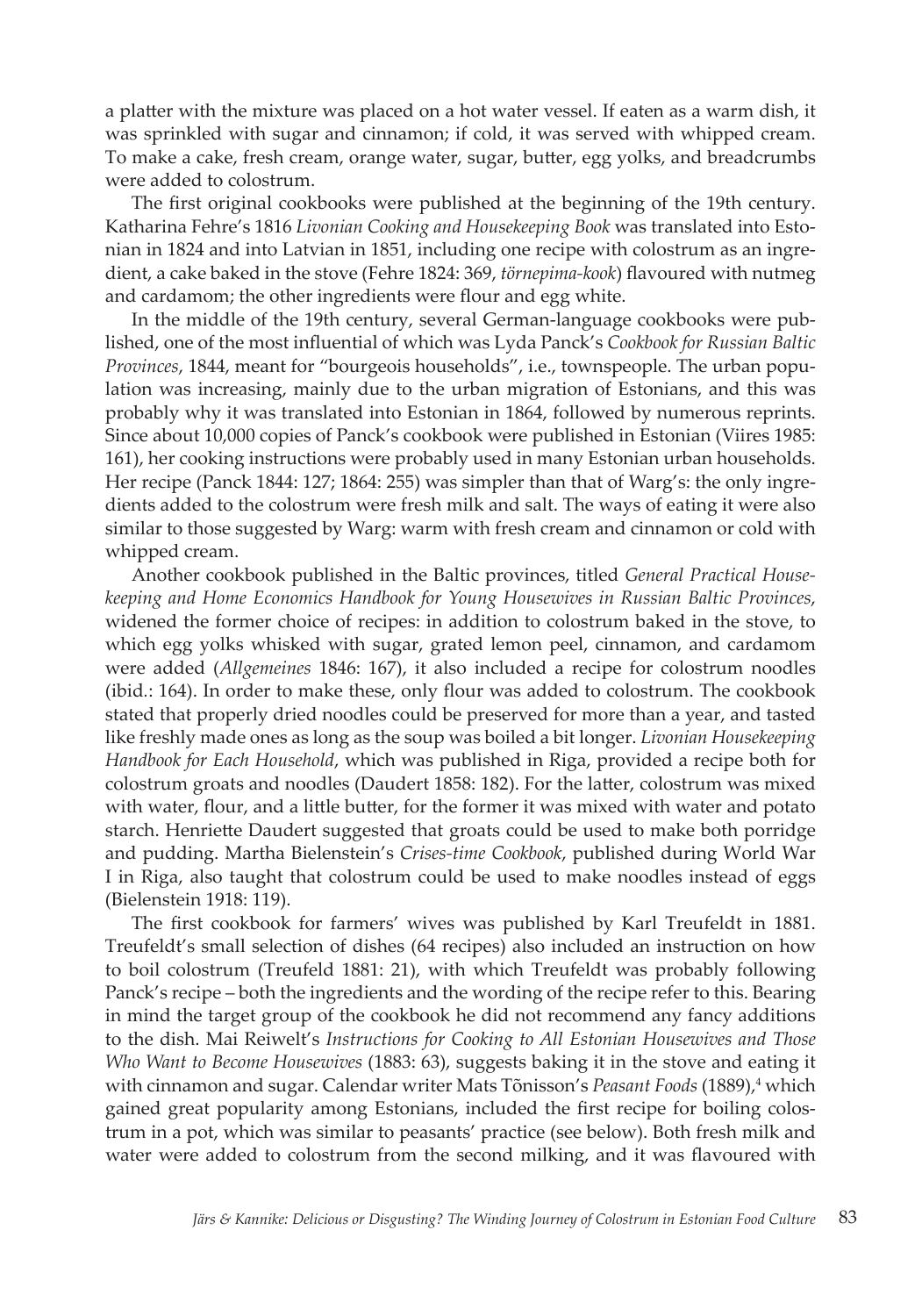salt. Tõnisson (1889: 34) taught housewives that, when bringing colostrum to the boil, it had to be stirred often and not boiled too much as "this made the taste dull". In addition to soup, Tõnisson had a simple recipe for making a colostrum dish in the stove (ibid.). At the same time Jaan Koor, who called himself a master chef, started to publish cookbooks containing much more sumptuous recipes. The recipe in the dessert section (Koor 1896: 356) also included rosewater, which was often used in desserts in Baltic German cuisine. Remarkably, Koor (ibid.: 357) has several recipes for making *mulgi korp* – small open pies – in a version of which he recommends colostrum porridge as a filling (instead of semolina porridge).

In the early 20th century, cookbooks by Marra Korth, who operated a cooking school in Riga, were widely spread among both Germans and Estonians. They also included a kitchen calendar, in which Korth presented monthly menus. The February menu includes *Beestmilch* (Korth 1911: 111), a plentiful recipe including rosewater and crushed almonds served with sugar, cinnamon, and cream (ibid.: 436). In addition to cookbooks, Korth influenced local food culture through her disciples, one of whom was Adeline Tannbaum, a renowned author of Estonian cookbooks in the first half of the 20th century. Tannbaum (1924: 123) also used almonds in her recipe, but left out rosewater and, instead of cream, suggested eating colostrum with milk.

Earlier cookbooks were written for upper- and middle-class households, with colostrum in these recipes mainly used as an ingredient for desserts. Some of the recipes were repeated; however, we can also see changes that reflect adaptation to the requirements of the period as well as the target group's needs and possibilities. In hindsight, it is impossible to estimate how precisely the recipes were followed or what the extent of prejudice against colostrum was. It is possible that some other colostrum dishes, for instance, porridge, made their way to the tables of manor people or burghers, yet we lack records to confirm this.

#### COLOSTRUM IN THE PEASANTS' DIET

It was only in the last decades of the 19th century that cookbooks became part of common people's reading material. Traditionally, cooking skills were taught in families and were passed on orally. Peasants' everyday diet was quite simple until the beginning of the 20th century and usually consisted of one course only. Before the second half of the 19th century food at Estonian farms was cooked on an open fire in front of the stove in the threshing room. A large amount was cooked at a time, and this was later warmed up or eaten cold (Moora 2007: 44). Desserts were practically unknown, and colostrum was mainly used by peasants to make 'savoury' food.

All over Estonia colostrum was boiled for soup or porridge. When colostrum was too fatty, it was diluted with water or fresh milk so as not to be "too strong" (EA 17: 585). Colostrum was heated until it coagulated, and milk or water added at the end of the boiling process. As various grains occupied the central place in the peasants' diet, colostrum was mainly eaten with (cold) porridge or bread (KV 50: 263; 51: 594; 52: 1535; EA 34: 319), although it was also eaten as an individual dish (KV 33: 630, 1986), especially if it was thick. In northern Estonia colostrum was boiled with hulled barley or, more seldom, with barley flour (KV 33: 1937). The groats were boiled until soft, poured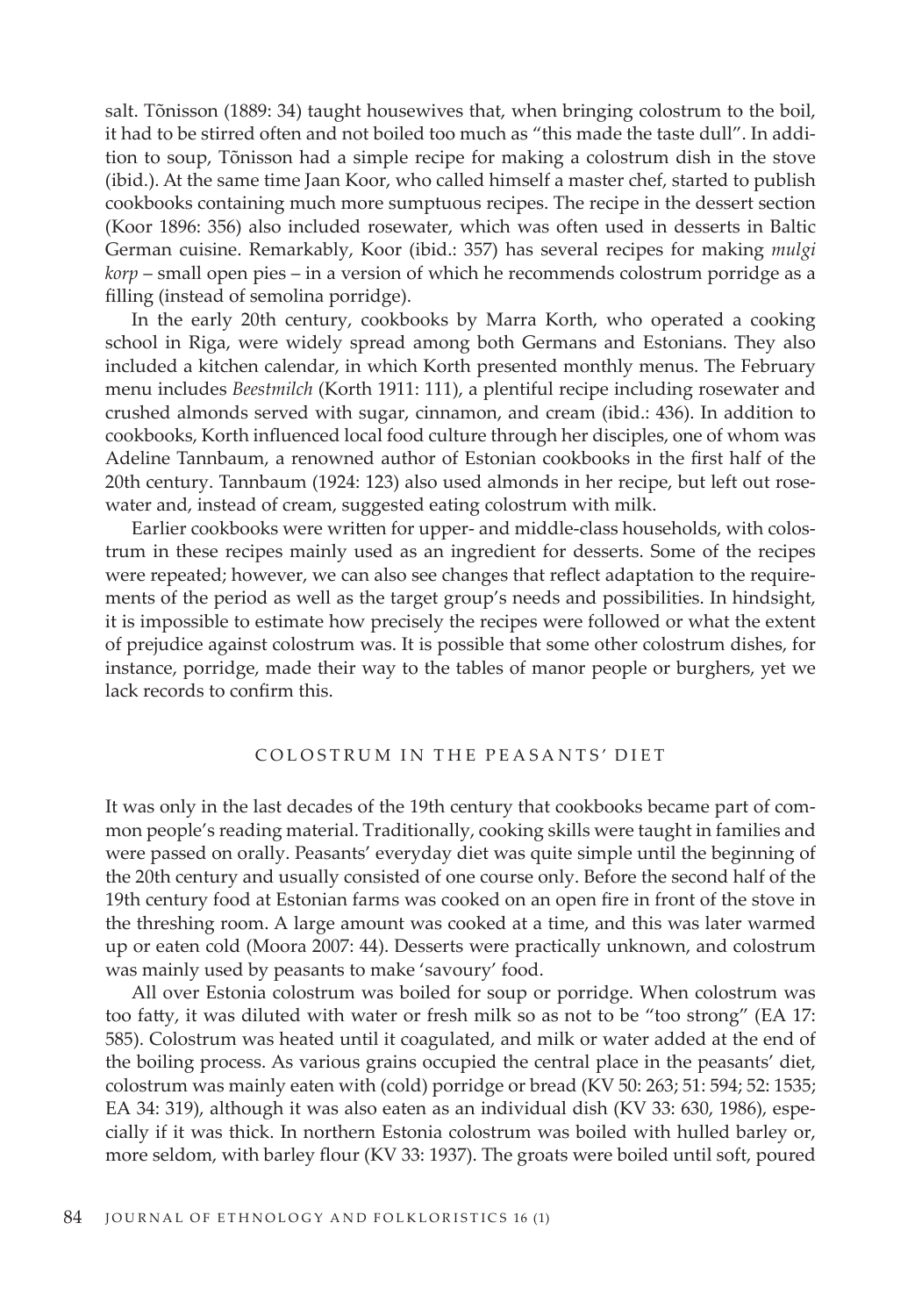over with colostrum, boiled a bit more, and finally fresh milk was added – if available (KV 33: 1135). On Saaremaa both groats and potatoes were added to the colostrum soup (EA 30: 394). In Tartu and Võru counties, where buckwheat was grown rather extensively, porridge called *sääripuder* or *tsääriputru* was also made from unground buckwheat (Moora 2007: 128–130).

Meat was highly appreciated, yet households were continuously low on it, so either meat or milk was used when cooking, not both of them together. By the calving time meat supplies had often finished. However, in the wealthy households of Mulgi region, Viljandi County, porridge was also made with meat, adding wheat or barley flour to make it thicker (EA 32: 187, 495).

In eastern and southern Estonia colostrum was more often made in the stove; it was put into the stove in a pot or a bowl and kept until it coagulated (KV 52: 269). The Russian-type stove popular in Setomaa and around Lake Peipus was well suited for this purpose, yet colostrum could also be heated in a barn stove, for example, together with bread (KV 52: 1665). In eastern Estonia milk soup was made with stove-baked colostrum: the coagulated colostrum was cut into pieces and put into ordinary milk to thicken it (KV 55: 101; EA 37: 703–705). As in the case of several cultural phenomena, southern Estonia was more similar to Latvia than to northern Estonia in terms of colostrum foods; in Latvia colostrum was also heated in the stove, whereas porridge and soup were cooked seldom (Dumpe 1998: 188–189). To flavour colostrum, peasants used only a little salt, if any.<sup>5</sup>

Numerous beliefs and customs related to protective magic were connected with making dishes from colostrum and with eating them: for example, tree bark, silver coins or pieces of coal were put in the milk bowl (KV 50: 691–693; 52: 303; EA 42: 393); it was forbidden to blow on it to cool it (KV 52: 1899); the eaters hit each other's heads with spoons, using different formulas/addresses (cf. Kõiva 2017: 151–152). The ENM's questionnaire focused on the material aspects of food with less attention focused on rituals,<sup>6</sup> yet folklorists have described how the first milk and dishes made from it were sacrificed to guarantee luck with livestock and good milk yield (Eisen 1917: 279; Mäemets 2017: 42–43).

Colostrum food was shared with neighbours (KV 50: 1457; 52: 1086; EA 4: 559; 238: 39–40), especially with those whose cows were still in the dry period, and was given to the poor of the village (EA 238: 142). Village children were also invited to the household to eat colostrum as a rare food (EA 30: 599) and it was also taken as a special treat to faraway relatives (EA 2: 773). Dishes made from colostrum were regarded as special and tasty, and children particularly loved them (KV 33: 1053; 52: 1395).

In the last decades of the 19th century, everyday life underwent rapid reform. In new houses with a chimney and a kitchen range, cooking was quicker and easier, which contributed to the diversification of the diet. Along with traditional colostrum dishes, food was also made in a frying pan. Rising standards of living brought more meat to the table, so fried meat or meat sauce was made with colostrum (EA 19: 422). When ovens were taken into use, colostrum also started to be baked in regions where this had not been customary before. Although the methods of cooking changed, savoury dishes still predominated.

Along with these dishes, desserts started to appear in the diet in the last quarter of the 19th century. Barley flour or wheat flour pancakes were fried to treat guests or the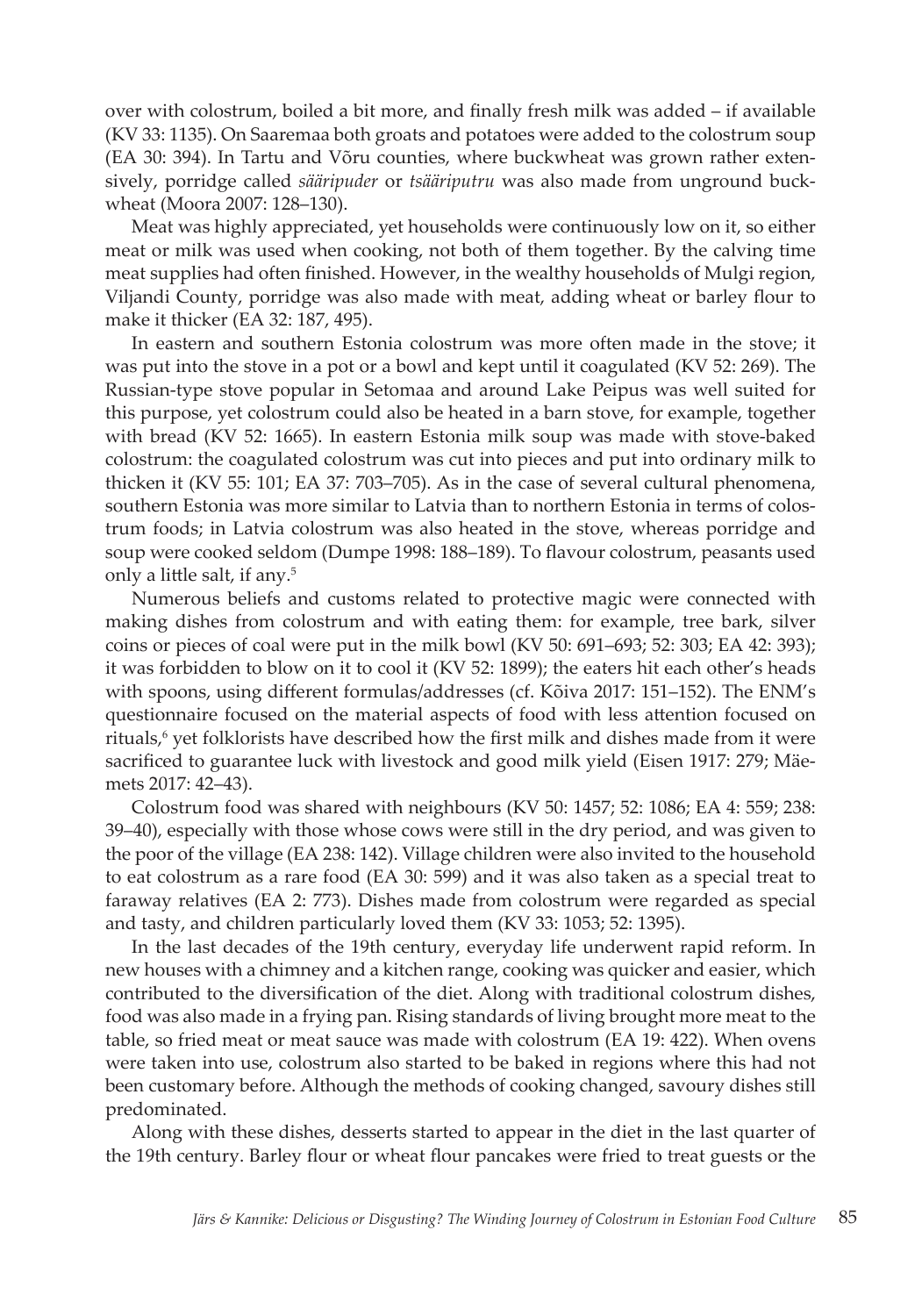household on Sundays. In the calving season, colostrum was used instead of eggs (KV 33: 1816; EA 40: 551). It was used to make different oven-baked foods, such as *karask* (barley bread), *sepik* (wholemeal bread), and *sai* (white bread) (KV 33: 483, 1176, 1514; 50: 574; EA 18: 596); added to the dough of fine rye bread to make it fluffy (KV 33: 1816). In Mulgi region, where small open pies (*korp*) were traditionally made, colostrum was used as filling (KV 51: 301; 52: 1749).

Dumpling soup was a new and highly appreciated dish in the peasants' diet, and there are many records of using colostrum instead of eggs to make dumpling dough (KV 33: 215, 483; EA 36: 641).

In peasants' traditional food culture colostrum was an appreciated seasonal food that was used to make special dishes or as an addition to flavour staple foods. The rise in living standards, new cooking conditions, and increase in milk yield resulted in the diversification of colostrum foods.

# MILK AND COLOSTRUM AS PART OF A BALANCED DIET I N T H E 1920S –1930S

In the Republic of Estonia (1918–1940) numerous cookbooks were published and, more than before, dietary advice and recipes appeared in the media. Home economists and nutritionists advocated healthy and balanced, as well as economically viable, diets in the media and in handbooks (Ottenson 1931: 65; Martin 1934; Sild 1938). As the conscious shaping of the family's dietary habits and menu planning were regarded as essential, several magazines started to publish monthly recommended menus with detailed advice on using seasonal foodstuffs.

Attempts were made to influence people's dietary habits with state-organised campaigns. At the end of the 1920s and even more in the 1930s milk became a nationally important topic. "Good healthy milk is of primary importance in the nation's healthy diet, healthcare, and fight against epidemics," Estonian politician August Arras (1927: 3) said in a brochure published within the national healthcare campaign. He argued that milk was vital for each nation as it was the cheapest and most available food for poorer people. "Use more milk, and you will spare expenses on your food!" the newspaper *Postimees* announced during dairy week in 1930. It was important that using milk also supported local agriculture and the national economy (Kärk 1930). Analogously to several European countries (Burnett 1999: 42; Jönsson 2019) a special Milk Promotion Board was established in Estonia in 1935 to encourage milk consumption. Milk was advertised as an ideal food, saying that it was high in nutrients and easily digestible, and at the same time economical. Milk and dairy dishes were regarded as especially important for the health of children and schoolchildren (Ottenson 1938). The systematic introduction of milk as a foodstuff also helped to highlight the values of colostrum.

Recommendations about how to use colostrum in larger quantities and more diversely were targeted at country people, who often had so much colostrum when cows started milking that they "did not know what to do with it" (*Ühistegelised Uudised* 1936: 13). These recommendations said that calves did not need all the milk, so it was possible or even obligatory to use it for cooking, as colostrum was more nutritious than ordinary milk and contained large amounts of necessary minerals.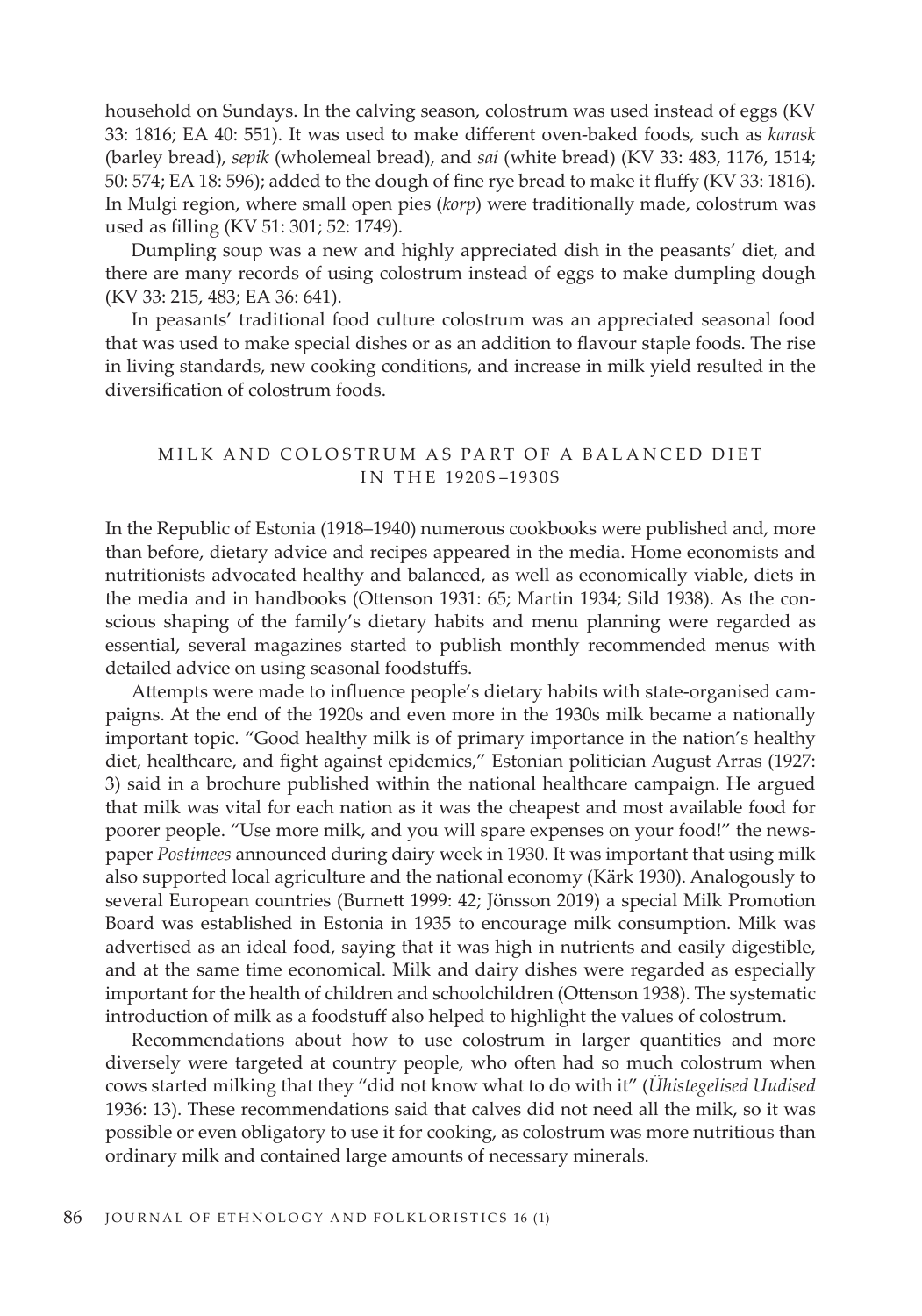Colostrum played an important role in seasonal diet. Calving took place in spring when meat supplies had diminished considerably and eggs were in short supply. Colostrum, due to its high protein content, could replace both meat and eggs. Eggs were valued highly in spring, so it was practical to sell them and use colostrum in their stead at home. Colostrum foods were regularly suggested items in the recommended winter and spring menus of the magazine *Taluperenaine*.

During the interwar period recipes for both simple and fancier colostrum dishes from soups (Põld-Riives 1926: 21) to rich desserts were published (Sild-Kutsar 1941: 215). As more unusual examples we could mention a spread made from Baltic herring and colostrum (Vitismann 1931: 20–21), blood bread (*Ühistegelised Uudised* 1933), and cottage cheese (with caraway seeds) (*Ajakiri Kõigile* 1940: 334). The recipes also included a dessert similar to *crème brûlée,* which was served with different ingredients: cinnamon and sugar, as well as vanilla, bitter or sweet almonds, raisins, nuts, dried fruit, and candied apples. While older cookbooks had recommended it mainly with (whipped) cream, now also juice sauces and jams were suggested. In addition to salty colostrum soups, recipes for soups flavoured with cinnamon and sugar appeared.

There were plenty of recipes in which colostrum was not the central ingredient but rather acted as a replacement for eggs. This was recommended for wholemeal bread, pancake batter, cake dough as well as for dumplings, and especially for casseroles. The latter became widely popular in the 1930s as cheap, nutritious, and easy-to-make dish (*Maamees* 1933; Kaisla 1939). Colostrum was ideal for casseroles (Bachmann 1935: 71) and complied with the era's requirements for thrifty housekeeping. Colostrum recipes included carrot, cabbage, pumpkin, and apple, as well as onion and onion sprouts. When in the 1930s the preference was to use local produce, recipes for Baltic herring casseroles with colostrum appeared (Vitismann 1931: 28; *Taluperenaine* 1935; Purres 1939: 7–8, 16).

Archival sources show that in the 1930s colostrum was widely used in the countryside. Traditional salty dishes were made, yet in colostrum soup rice and semolina started to replace hulled barley. An ordinary food was a sauce similar to scrambled eggs with pieces of pork fat, usually eaten with potatoes (EA 16: 81). Different savoury casseroles were made, for example with pieces of pork fat, barley groats (EA 204: 282; 211: 455;), Baltic herring, and vegetables (KV 1321: 308–310).

Increasingly, colostrum started to be used to make desserts. Pancakes and different oven-baked foods were popular; colostrum pudding was flavoured with sugar or sugar and cinnamon, more seldom with almonds or raisins (KV 50: 861). Sweet pudding was eaten with milk or jam (KV 52: 1479). Changes in the food culture of the period are clearly visible in the material collected in the second half of the 20th century. For example, ethnographer Endla Lõoke (Jaagosild) noted in 1959 that in Karula parish, Valga County, the custom of boiling colostrum had started to disappear 30 years before (EA 70: 181). While the answers to the first questionnaire distributed in Järva County talked about boiling colostrum, in material about the pre-war period collected in the same region in the early 1990s (EA 235; EA 241) casseroles, sweet oven-baked cakes, and pancakes dominated.

The answers to the 2017 questionnaire about pre-war food culture featured flexible and pragmatic use of raw material. This proceeded from the needs and possibilities of each household, as well as from the raw material itself. For example, colostrum from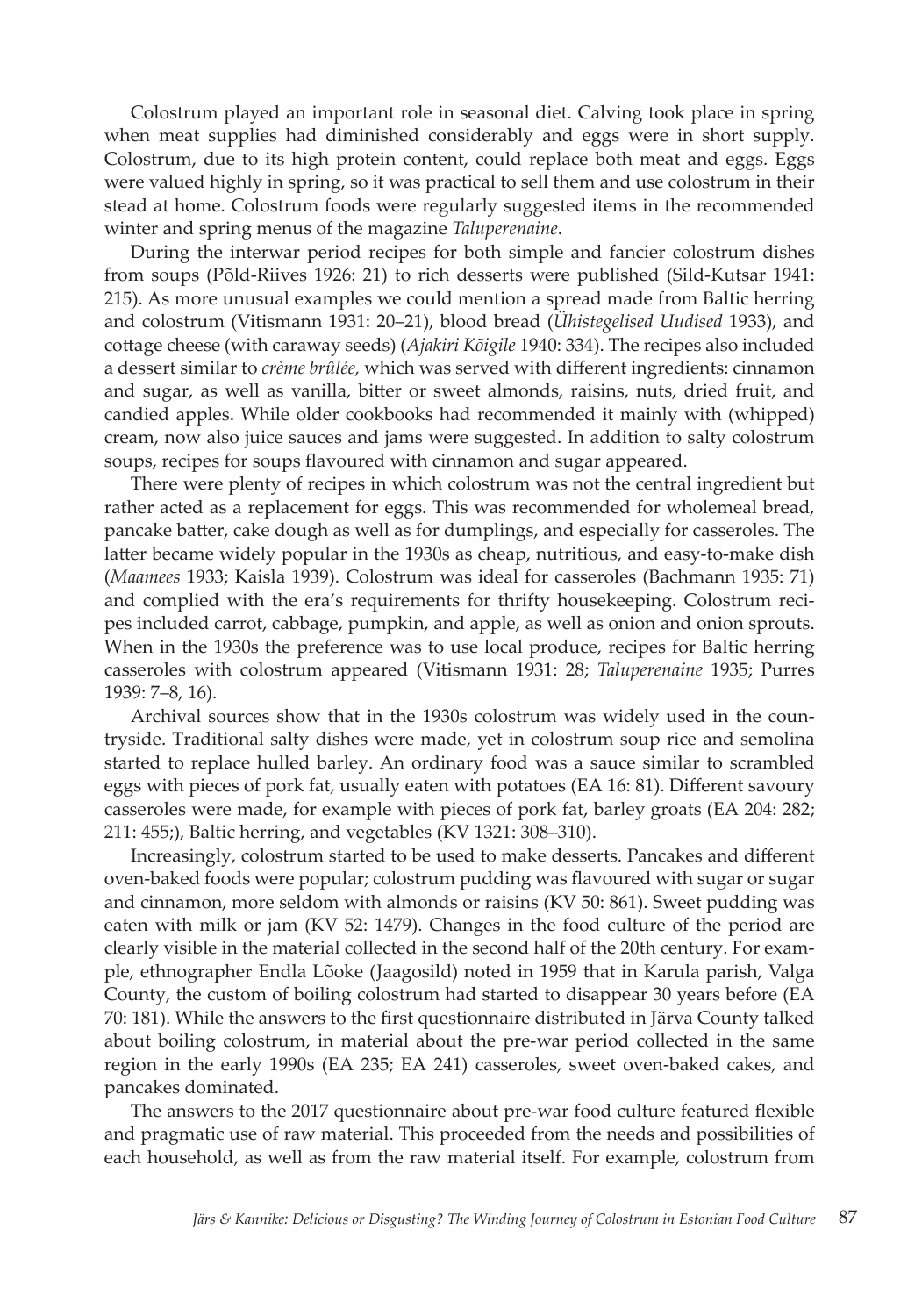the first milking was used to make desserts in the oven, and later for soups (KV 1321: 372) or pancakes (KV 1321: 320); a mother with many children boiled soups for nearly a whole week because they cooked quickly (KV 1321: 375); in another household only colostrum from the first milking was used for food and the rest was given to domestic animals (KV 1321: 355).

So the more diverse use of colostrum during the interwar period shows the rise in living standards as well as the modernisation of food culture, along with the increasing influence of dietary experts and the press.

# FROM NATIONAL FOOD TO FUNCTIONAL FOOD: COLOSTRUM AFTER WORLD WAR II

In the second half of the 20th century, fewer and fewer colostrum food recipes were published and nothing principally novel was added, although during the same period dishes made from colostrum started to be defined as national. A cookbook compiled by local authors in the mid-1960s has a subsection on colostrum dishes, and the authors suggest that colostrum can be used as a replacement for an egg and milk mixture in casseroles (Eesmaa et al. 1966: 163). A cookbook from 1984 no longer recommends this as the issue is not topical – eggs were available, yet colostrum was in short supply  $\neg$ , although there were a few recipes using colostrum in this cookbook (Masso 1984: 146, 399).

The 1937 ENM questionnaire included questions about, among other things, old national foods and the region's favourites. A few respondents offered colostrum soup as their favourite dish (KV 33: 1419; 51:1763), yet no-one called it a national dish. However, it is interesting to note that at the beginning of the 19th century penman Petri (1802: 370–371) called *Kälbertanz*, along with some other local specialities, "national food", opposing them to examples from German, French, Swedish, and Russian cuisines in the Baltic German diet.

The late 1930s saw an emphasis on some national dishes, such as *mulgikapsad* (sauerkraut with pork and barley groats) and *kama* (mixture of roasted barley, rye, oat, and pea flour), with the importance of using domestic foodstuffs being stressed. During the Soviet period the promotion of the diversity of national cultures to some extent forced these cultures to be invented. In 1955, the Estonian edition of the translated *A*  Book about Tasty and Healthy Food (Rus. *Kniga* 1953, Est. Masso 1955)<sup>7</sup> ends with a chapter on national dishes, including a version of colostrum soup with sugar (ibid.: 377). Paradoxically, sugar at that time was in short supply and people had to queue up even for limited amounts. A cookbook translated from Latvian into Estonian in the 1960s was supplemented with a chapter on Estonian national dishes that included colostrum soup (Peterson and Pasopa 1968: 289); a recipe for oven-baked colostrum was already in the original version of the book (Pētersone and Pasopa 1957: 255). Silvia Kalvik, the author of the *Estonian National Dishes* cookbook (1981), based her book on museum collections, probably also using recipes from the pre-war period. The dozen recipes for colostrum dishes include, in addition to traditional farm foods, some newer recipes, although Kalvik's selection is still 'rustic', i.e. it had no desserts with foreign flavourings (ibid.: 41, 98, 100–102).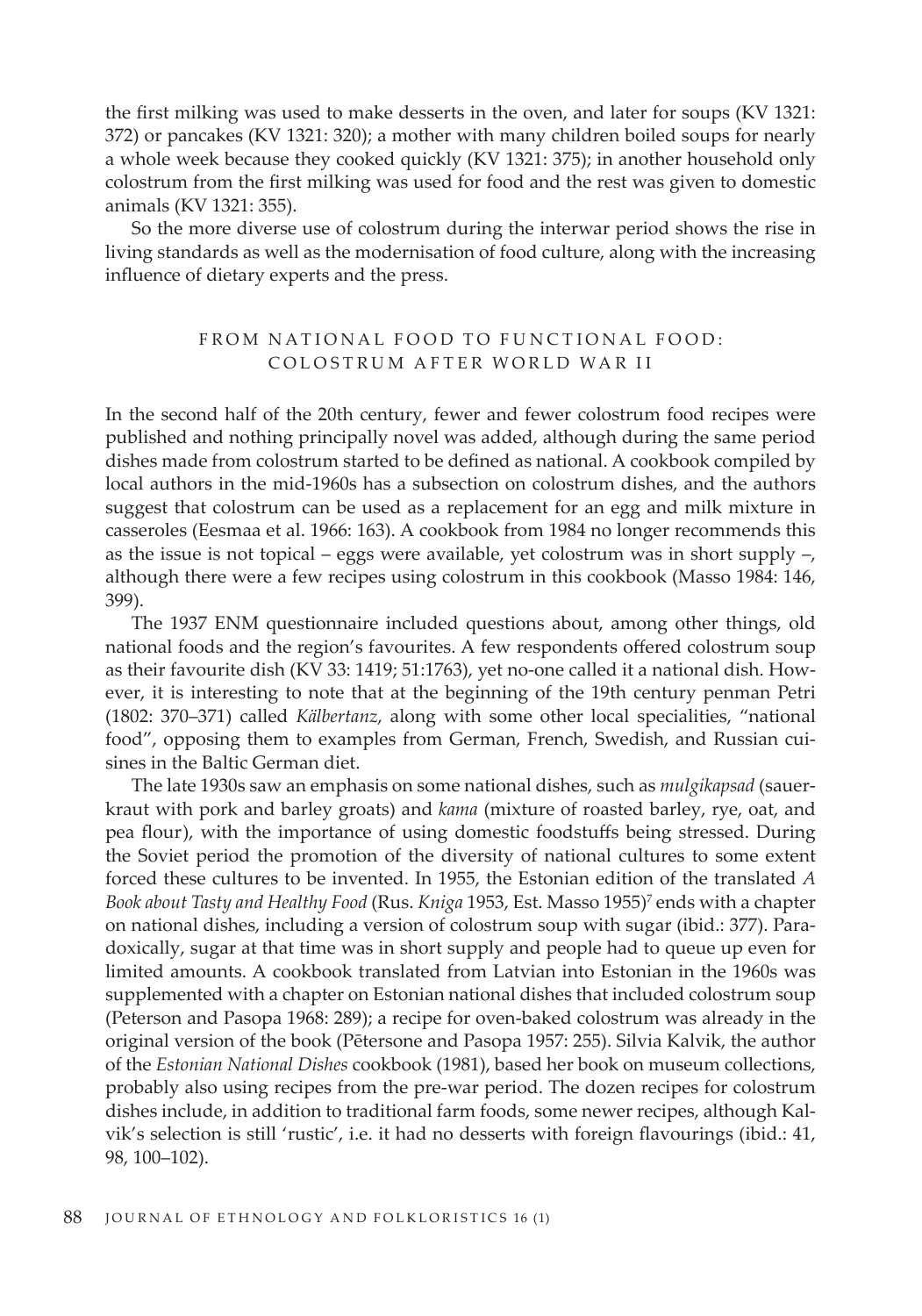In 1947, Else Rabadik published a cookbook in Stockholm that was supposed to help Estonian housewives make their customary dishes in the exile.<sup>8</sup> The chapter on desserts includes a typical pre-war recipe for colostrum pudding with cinnamon and almonds (Rabadik 1947: 151). Descriptions can be found in diasporic media, in which colostrum was clearly perceived as something national. For example, journalist Heino Jõe commented on a Toronto display of different peoples' Easter dishes in a Canadian Estonian newspaper and was upset that one of the dishes on the Estonian festive table was pashka. He argued that a colostrum dish could have represented Estonian cuisine much better, and advised the "city ladies" where they could buy colostrum (*Vaba Eestlane*  1967). When the Estonian Ethnography Society in Canada called for the recording and preservation of 'old folk art', colostrum was presented as "ethnographically national" in addition to *sõir* (curd cheese) and mead (*Vaba Eestlane* 1974).

After World War II, colostrum continued to be a valued foodstuff and was used widely in different dishes. According to some reminiscences (EA 204: 295), casseroles promoted at country women's courses in the first period of the Republic of Estonia became widespread during the Soviet period under the influenced of a popular TV cookery show called Look into the Kitchen (1971–1992). Answers to the 2017 questionnaire describe the post-war years and the first years of collective farms. Food reminiscences of the Soviet period mainly highlight the deficiency of food and problems obtaining it (Bardone and Kannike 2020). When milk was not available, colostrum boiled with water, and pancakes made from colostrum, tasted very well (KV 1321: 284–285). When recalling the Soviet period, respondents also described resourcefulness in cooking, for example, as cinnamon was rarely available, colostrum was flavoured with cocoa powder (KV 1321: 290).

Over time the use of colostrum as food started to decrease. The number of cow owners diminished, and those who did keep cows did not consume colostrum themselves but fed it to domestic animals. When the urban population increased and urbanborn generations appeared, the number of people for whom colostrum was unknown increased. Yet, in economically difficult years that followed the end of the Soviet period quite a few people, who had no experience in this area, learned how to use it in cooking. Some farmers made attempts to trade colostrum products at that time, with little success (KV 1321: 326).

In the post-Soviet economy, formerly homogeneous foodways were replaced with diverse patterns of consumption along with the stratification of lifestyles (Keller 2004; Bardone and Kannike 2020). The rise in living standards and the choice and availability of products after the mid-1990s entailed another change in the status of colostrum – this time it became a rare product that generally received attention in the context of regional food heritage.

In the 2000s, the consumption of food began to be based on lifestyle choices, often highlighting the natural, the organic, and the healthy. Furthermore, in contemporary urban food discourse, traditional foods and dishes generate nostalgic associations that make our contemporary urbanised food culture more authentic and local (cf. Amilien 2003; Trubek 2008; Bardone 2013). When speaking of memories associated with colostrum, ENM correspondents and contemporary food bloggers evoked their childhoods, especially time spent in the countryside on grandmother's farm with the extended family, or special treats cooked by granny (*Ternespiim* 2012; *Ternespiimast* 2011; KV 1321).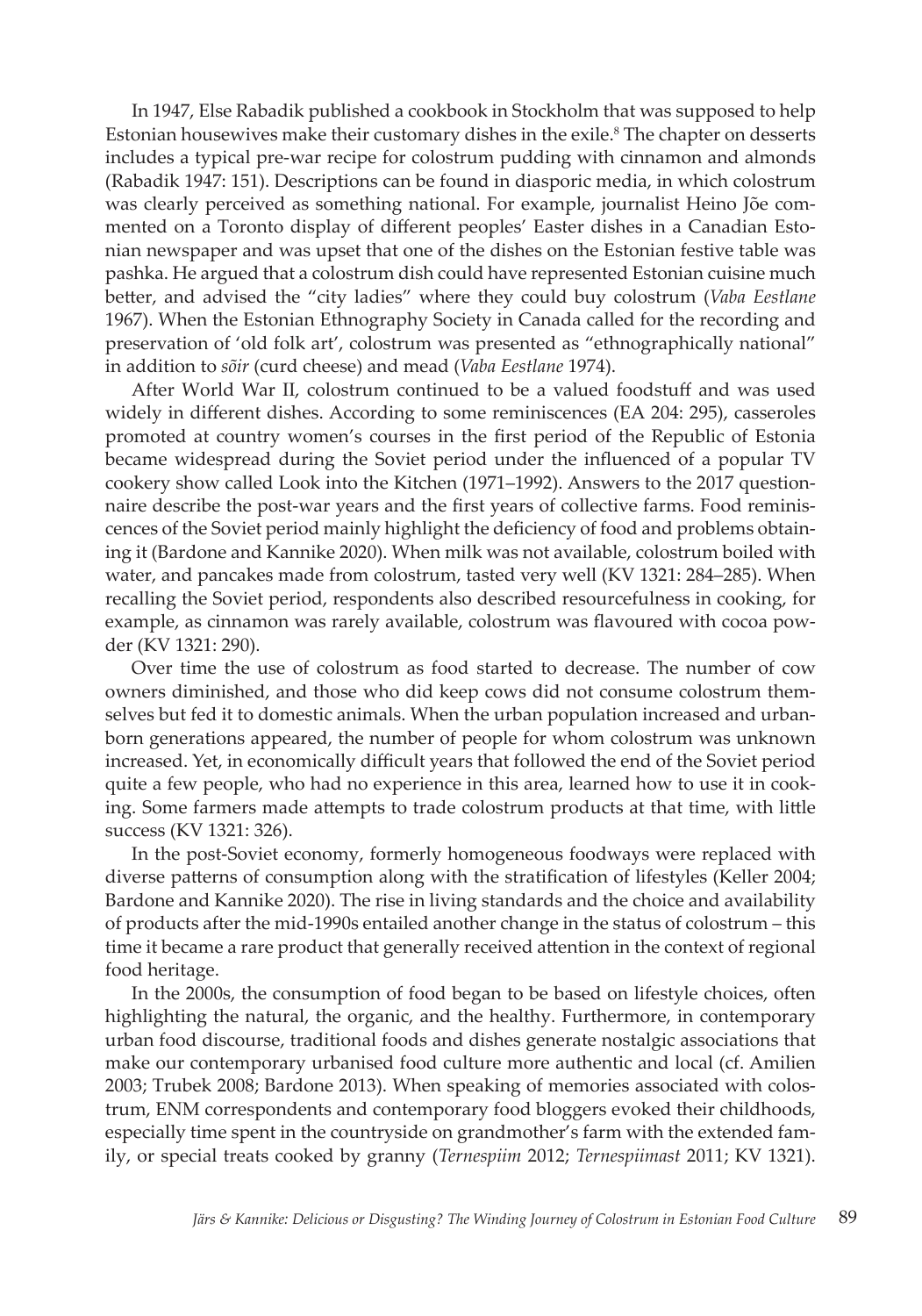These associations trigger the feelings of excitement related to a special event, i.e. the birth of a calf, bringing back certain smells:

This food was very special. I remember how my parents bustled about in the barn, and there was a kind of nervous expectation in the air. Then children were let into the barn to see the tiny calf. And at the end of the day, a dessert smelling of cinnamon, covered with a brown crust, was taken out of the oven. (Tuvike 2018)

Today's foodies experiment with colostrum dishes to bring back tastes of childhood that have become rare today: "I am ready to give half a kingdom for a small jar of colostrum" (*Värske piima vorm* 2018). Yet, sometimes people have to admit that it is not easy to revive the taste of the golden past: "I have tried to make such a casserole now, but it has never been as tasty as it was then" (KV 1321: 308–309).

On the other hand, colostrum does not evoke nostalgic moods in everyone; for example, one woman (FM: Marika) related it to the haymaking obligation each summer; moreover, she did not like oven-baked colostrum as it tasted too fatty. Some others have also considered it too nutritious (FM: Peeter). According to one blogger, she had heard such conflicting reactions, from admiration to disgust, to colostrum that she described the dish as "extreme" (*Ternespiimast* 2011). This indicates a change in opinions about tasty and healthy food. In contemporary Estonia, eating is increasingly characterised by concerns over health and well-being. A certain role is also played by the declining reputation of dairy products in recent decades, as well as a warning by some reputable doctors about the health risks related to cow's milk (for example, Levin 2014: 180–184; Bürkland 2016: 160–161). Furthermore, the number of people suffering from lactose intolerance is increasing (because, among other reasons, it is possible to diagnose it much better than some decades earlier) and questions about the ethics of dairy farming in general are voiced by a growing community of vegetarians. However, compared to some other European countries, for example Sweden (cf. Jönsson 2005; 2019), general attitudes towards milk are more positive and the demand for milk products on the local market is relatively high. In 2009, Estonia (with Ireland) leads the European dairy product consumption chart (Milk, Estonian Food).

Today, colostrum is little known and hardly available to the urban population, and decreasing in the countryside, too, due to diminishing individual cow ownership. As most middle-aged and younger people are estranged from traditional food, they do not know what to do with these foods even if they should have positive attitudes to it. Liisi (FM: Liisi) described how her next door neighbour brought her a jar of colostrum after her daughter was born, but as she did not know what to do with it, the valuable gift just went off.

In popular Estonian food blogs, traditional peasant dishes are usually interpreted in a gourmandised form of cooking and serving. Food bloggers mainly make a dessert similar to *crème brûlée* from colostrum, experimenting with its ingredients and methods of cooking, striving for a possibly beautiful, tasty, and healthy outcome. For example, Tuuli, who in the beginning followed her mother's example and stated that despite the same good taste as in her childhood, the result was not good enough to photograph, kept testing until she finally achieved something that was "presentable, creamy, and pleasantly tasty" (*Ternespiimast* 2011). Only one of the colostrum dishes, initially of elitist origin, continues, while others (soups, savoury sauces, casseroles) are now in the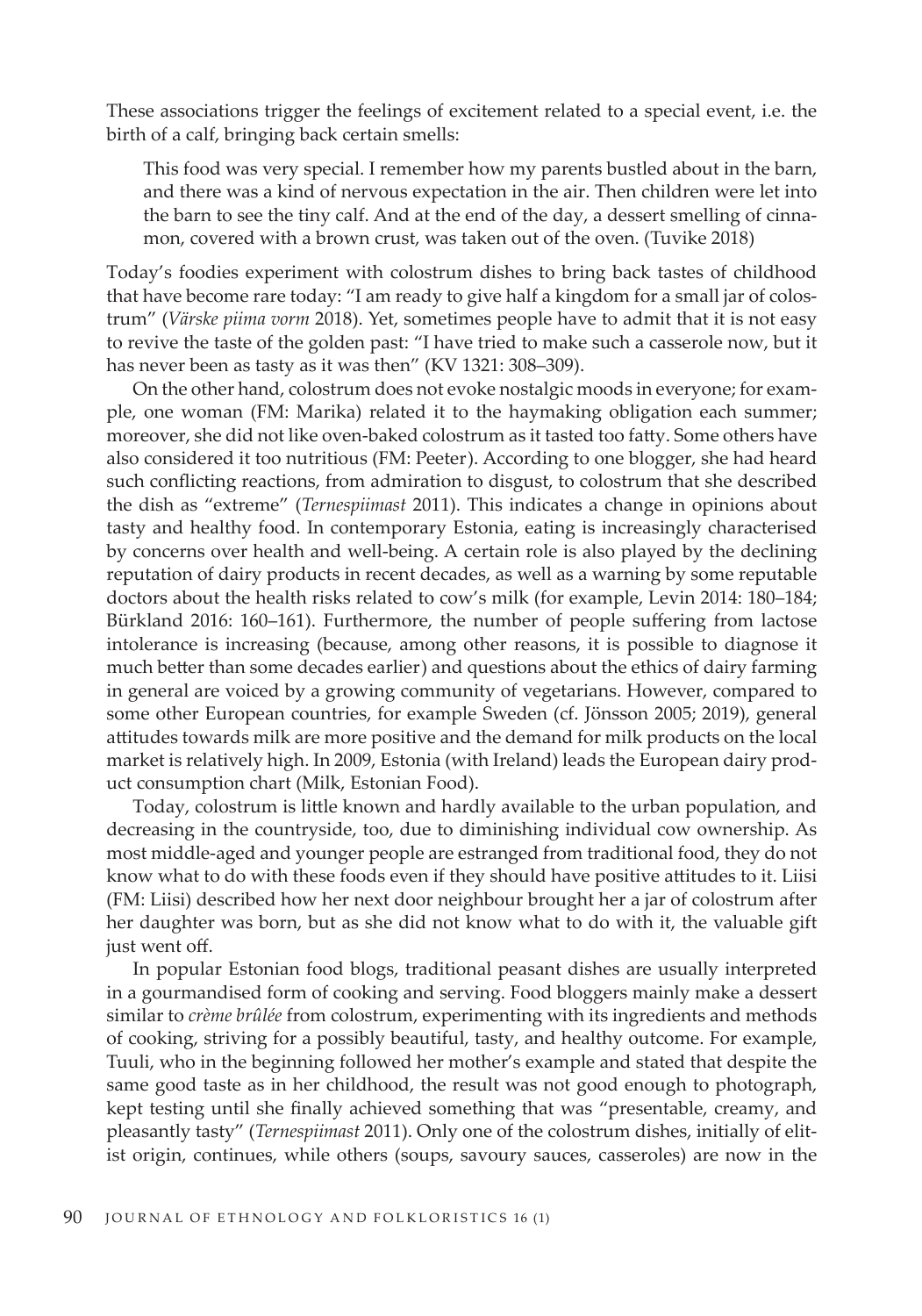background. Such adaptation of a traditional dish to today's taste often occurs in the modern interpretations of food heritage. Although the public representation of Estonian food is predominantly based on peasant food culture (see Bardone and Kannike 2021) and local and seasonal raw material is valued, recipes are chosen and adapted to the modern taste. Such an approach is characteristic of Estonia's top restaurants as well as of attempts to shape the 'official' image of Estonian food, for example, on the website managed by the Ministry of Rural Affairs, where one can find only gentrified recipes for traditional dishes (Eat like an Estonian).

In the 21st century, Estonians have again started to rediscover and value the regional diversity of our food culture. This is supported by, among other things, the annual nomination of an Estonian food region by the Ministry of Rural Affairs, which is accompanied by special attention to, and promotion of, that region's cookery. Numerous recently published regional cookbooks also offer recipes for colostrum dishes as representing local food heritage. A cookbook with recipes from Võru County describes different methods for making colostrum dishes (Guerrin and Karu 2014: 144), although it presents a recipe for buckwheat porridge as characteristic of this region (ibid.: 131). A cookbook with recipes from Hiiumaa Island presents a recipe for a newer dessert, a cake including colostrum and fresh and sour milk (Laksberg 2017: 191). There are also a few examples of the use of colostrum in modern food and tourism marketing, for example, Nopri farm, the biggest farm specialising on dairy products in southern Estonia, has treated its visitors during Open Farm Days and other events to oven-baked colostrum. In contrast, colostrum dishes are not found in cookbooks dedicated to Estonian (national) dishes in general, unlike those from Latvia, which present several recipes for both savoury and sweet Colostrum dishes (Šelvaha 2012). In Sweden, sweet colostrum cakes and puddings (*kalvdans*) are among the five dishes included in the Ark of Taste catalogue of endangered heritage foods maintained by the Slow Food Foundation for Biodiversity in 2008 (Kalvdans: Ark of Taste).

Since the 1990s new types of food designed to promote health or to reduce the risk of disease, known as functional foods, have been entering the market. In 2016 three Estonian milk and meat technology scholars founded Teadus ja Tegu, a company specialising in the production of innovative science-based products. Using novel freezedrying technology they produce colostrum powder and capsules that they recommend as bioactive food. They argue that the value of colostrum has been rediscovered in a situation where pathogenic microbes resistant to antibiotics are spreading. The producers suggest that the powder is effective for fighting against or avoiding bacterial and viral infections, but can also be used to make traditional colostrum cake. In their promotional texts and interviews (Raamets 2018; Traks 2018; Teadus ja Tegu 2019) the producers combine arguments based on tradition and natural and pure raw materials with the authority of modern research and technology. They recommend their product to strengthen immunity in people with allergies and autoimmune diseases, and to help active people recover from their efforts or injuries.

Teadus ja Tegu also responded to the current coronavirus pandemic. Firstly, they recommended the powder in increasing resistance to this disease, and also to fight skin irritation caused by excessive use of disinfectants by adding it to creams (Teadus ja Tegu 2020). In 2021 an innovative product, the nasal spray BioBlock, came to the market containing bovine antibodies against SARS CoV-2 as a result of cooperation between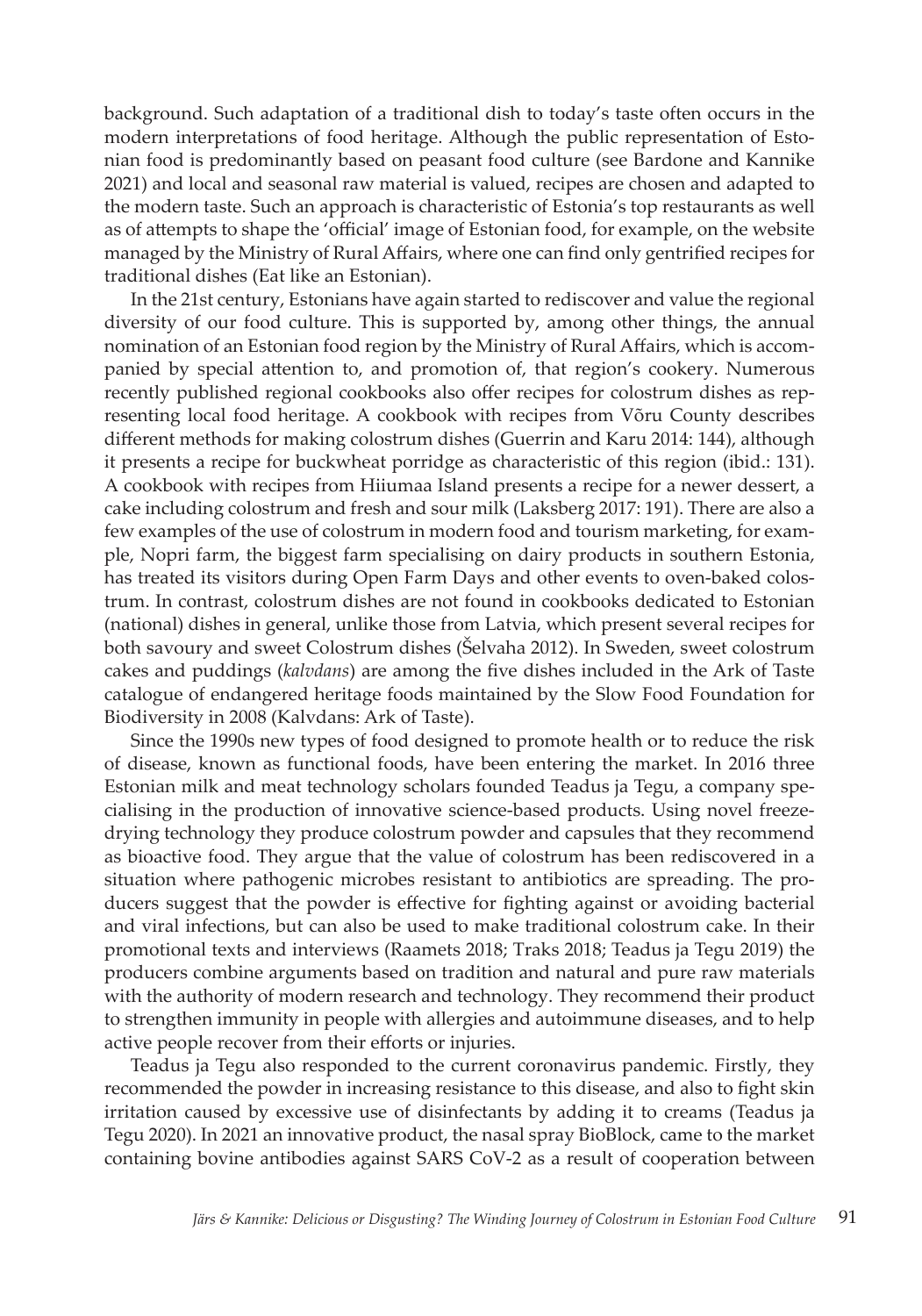Teadus ja Tegu, scientists at the University of Tartu, and the pharmaceutical company Chemi-Pharm (Bioblock 2021).

Teadus ja Tegu products are not cheap because of the limited availability of the raw material, complicated logistics, and energy intensity of production, yet the prices are considerably lower than those of similar imported capsules. The appearance of this product reflects the global trend in anti-modern health foods, as part of which the wholesomeness of natural and unrefined foods has been highlighted (Jönsson 2005), combining it with the authority of science and new technology. Consequently, we can speak of a heritage food with added value.

How do consumers relate to such functional food packed like any other pharmacy medicine? Is it possible that a cake made of this powder still fosters nostalgic feelings among those who ate colostrum cake at grandma's 50 years ago? Social media reflects reactions of joy and enthusiasm, and technologically the powder works well for cooking (*Värske piima vorm* 2018), but there are also sceptical attitudes (KV 1321: 331–332). Feedback from consumers shows that most people use it as a food supplement either separately or by mixing it with porridge, ice cream or other foods, and are happy with the results. However, there has been little demand for colostrum powder for culinary uses, probably due to both the high price and the fact that the beneficial bacteria lose their effect at high temperatures (FM: Lembit). At the same time, consumer interest in the nasal spray has been high.

Thus, we can see that new contexts of production and consumption also give novel meanings and values to heritage-associated foods. Despite its marginalisation in the modern food system on the one hand and the new meanings it has acquired on the other, colostrum remains a controversial product.

#### CONCLUSION

The complementary use of diverse sources has enabled us to examine in detail change in the uses and the status of colostrum in Estonian food culture. In a broader context, this article highlights the characteristics of this foodscape as a heterogeneous network of culinary encounters. Whereas older ethnographic descriptions in the ENM archives allow us an overview of this topic from a rather limited viewpoint – 19th-century peasant culture as seen in the 1920s–1930s –, other sources such as cookbooks, the media, legislation, contemporary social media, and interviews have enabled a more holistic reconstruction of the broader picture over a longer timeframe. Individually expressed attitudes and values related to this exceptional food were studied in the broader context of food production and consumption from feudal peasant society to modern urbanised foodscapes.

Before World War II, the media mainly discussed colostrum as animal food, something that was considered problematic from the viewpoint of milk industry and milk trade. The peasantry and the Baltic German elite both consumed colostrum dishes while the ordinary folk eating savoury food and the nobility desserts. Colostrum became more highly valued in the 1930s in the context of rational and economic housekeeping and the discourse of healthy eating. In the second half of the 20th century colostrum acquired a new significance as a national food highlighted by the Soviet ideology of promoting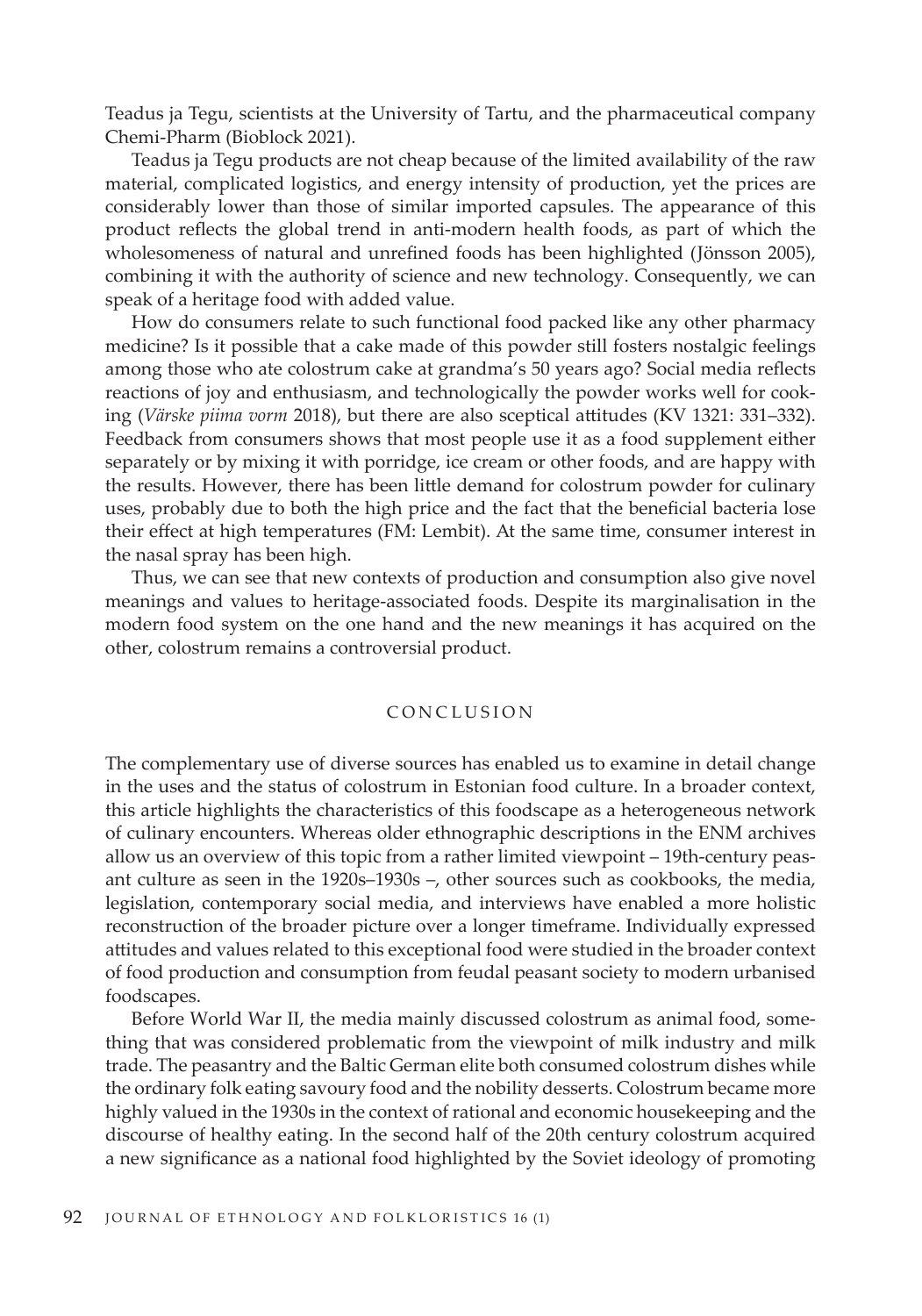the diversity of national cultures. In today's urbanised society, people are largely alienated from peasant food, although there is a growing interest in regional food heritage; in some case traditional dishes are being adapted to meet the needs of gourmet cuisine. Furthermore, colostrum has been highlighted as functional food in which "the wisdom of our ancestors" is now combined with science and modern technology.

#### NOTES

**1** For more detail see Kannike et al. 2021.

**2** The correspondents' network for collecting ethnographic material was established at the ENM in 1931.

**3** The cookbook was translated by Johann Lithander, a pastor of Swedish origin working in Estonia.

**4** Published in four editions (1889, 1892, 1895, 1898) and 16,000 copies.

**5** For example, Petri (1802: 160) remarked that Estonian peasants did not know any spices other than pepper and salt. In 1867 the newspaper *Perno Postimees* introduced cinnamon and nutmeg to Estonians as exotic, expensive, and strong substances that only noble people used (*Perno Postimees* 1867: 386).

**6** Material relating to this can be found in the collections of the Estonian Literary Museum folklore archives.

**7** The first edition was published in 1939. From 1952 it was published in large editions; the Estonian translation is based on the 1953 edition.

**8** In 1944, about 80,000 Estonians fled to the West to escape the Soviet occupation.

#### SOURCES

EA – Estonian National Museum Ethnographic Archive

EA No. 2, 4, 16–19, 28, 30, 32, 36, 37, 38, 40, 42, 70, 204, 211, 235, 238, 241

KV – Estonian National Museum Correspondents' Archive KV No. 33, 50–52, 55, 306, 502, 1321

FM = The authors' fieldwork materials.

FM: Peeter = Interview with Peeter (b. 1961), March 23, 2018, transcript at the authors' disposal.

FM: Marika = Interview with Marika (b. 1965), April 2, 2018, transcript at the authors' disposal.

FM: Liisi = e-mail from Liisi Jääts (b. 1970), December 1, 2017.

FM: Lembit = e-mail from Lembit Lepasalu, February 19, 2021.

## REFERENCES

*Ajakiri Kõigile*. 1940. = Juust toiduainena. – *Ajakiri Kõigile* 7: 333–334.

Albala, Ken. 2012. Cookbooks as Historical Documents. – *The Oxford Handbook of Food History*, edited by Jeffrey M. Pilcher. New York; Oxford: Oxford University Press, 227–240. DOI: https://doi.org/10.1093/oxfordhb/9780199729937.013.0013.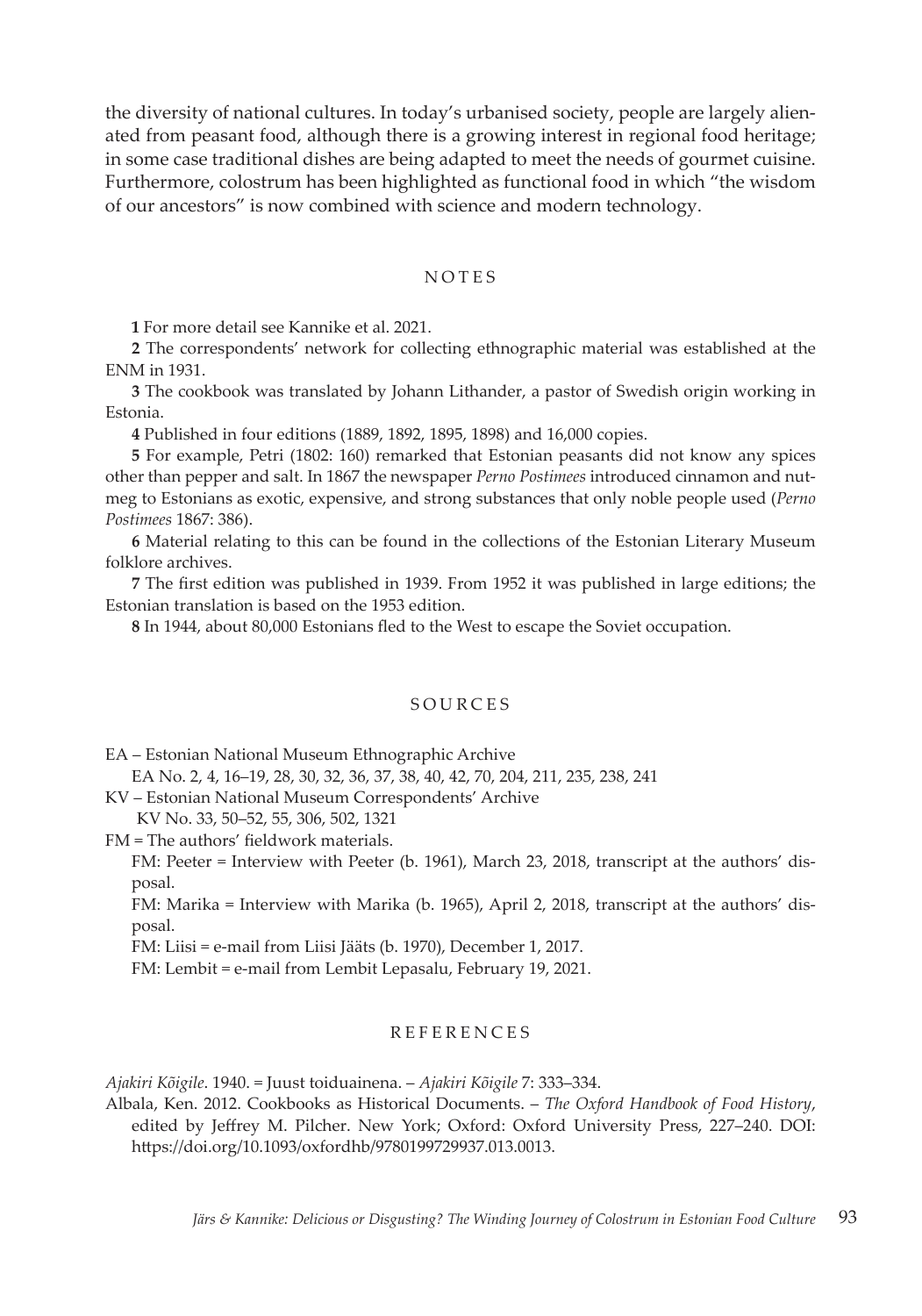- *Allgemeines…* 1846. = *Allgemeines praktisches Handbuch der gesammten Haushaltungs- und Wirtschaftslehre zunächst für angehende Hausfrauen in den Ostsee-Provinzen Ruszlands* 1–2. 1846. Mitau; Leipzig: Verlag von G. A. Reyher.
- Amilien, Virginie. 2003. A Taste of Authenticity: Nature and Tradition in Modern Norwegian Restaurants of the 1990s. – *The Landscape of Food: The Food Relationship of Town and Country in Modern Times*, edited by Marjatta Hietala and Tanja Vahtikari. Helsinki: Finnish Literature Society, 199–213.
- Arras, August. 1927. *Tervisele kasulik ja kahjulik piim. Eesti Tervishoiu Muuseumi väljaanne* 20. Tartu: Eesti Tervishoiu Muuseum.
- Atkins, Peter. 2016. *Liquid Materialities: A History of Milk, Science and the Law.* London; New York: Routledge, Taylor & Francis Group.
- Bachmann, L. 1935. Wormitoite ternepiimast. *Taluperenaine* 3: 71–72.

Bardone, Ester. 2013. Strawberry Fields Forever? Foraging for the Changing Meaning of Wild Berries in Estonian Food Culture. – *Ethnologia Europaea* 43 (2): 30–46. DOI: https://doi. org/10.16995/ee.1114.

- Bardone, Ester; Anu Kannike, Ulrike Plath, and Inna Põltsam-Jürjo. 2016. *101 Eesti toitu ja toiduainet.* Tallinn: Varrak.
- Bardone, Ester and Anu Kannike. 2020. Remembering Soviet Food Culture: Experiences of a Memory Community in Estonia. – *Food and History* (Special Issue: *Food and Drink in Communist Europe*) 18 (1–2): 137–164. DOI: https://doi.org/10.1484/J.FOOD.5.122032.
- Bardone, Ester and Anu Kannike. 2021. Negotiating Food Heritage Interpretations: Experiences of a Project at the Estonian National Museum. – *Journal of Ethnology and Folkloristics* 15 (2): 112–134. DOI: https://doi.org/10.2478/jef-2021-0020.
- Bardone, Ester and Astra Spalvena. 2019. European Union Food Quality Schemes and the Transformation of Traditional Foods into European Products in Latvia and Estonia. – *Appetite* 135: 43–53. DOI: https://doi.org/10.1016/j.appet.2018.12.029.
- Bielenstein, Martha. 1918. *Notstandskochbüchlein: gewidmet den baltischen Frauen.* Riga: Bruhns.
- BioBlock. 2021. = A New Batch of Biblock Nasal Spray Arrived in Pharmacies. *Chemi-Pharm*. https://www.chemi-pharm.com/a-new-batch-of-bioblock-nasal-spray-arrived-in-pharmacies/ (accessed March 29, 2022).
- Bürkland, Rene. 2016. *Tark tee terviseni.* Tallinn: Pilgrim.
- Burnett, John. 1999. *Liquid Pleasures: A Social History of Drinks in Modern Britain.* London; New York: Routledge, Taylor & Francis Group.
- Daudert, Henriette. 1858. *Livländisches Hand- und Wirtschafts-Buch für jede Haushaltung* 2. Riga: Verlag der Verfasserin.
- Dumpe, Linda. 1985. Etnokul'turnyye svyazi latyshey i sosednikh narodov po dannym ekstensivnogo molochnogo zhivotnovodstva. – *Problemy etnogeneza i etnicheskoy istorii baltov: sbornik statey*. Vil'nyus: Mokslas, 248–258. [Думпе, Линда. Этнокультурные связи латышей и соседних народов по данным экстенсивного молочного животноводства. – *Проблемы этногенеза и этнической истории балтов: сборник статей.* Вильнюс: Мокслас, 248–258.]
- Dumpe, Linda. 1989. Baltisch-slawisch-deutsche Kulturströmungen: Dargestellt am Beispiel der Milchwirtschaft im Ostbaltikum. – *Jahrbuch für Volkskunde und Kulturgeschichte* 32 (17). Berlin: Akademie-Verlag, 82–88.
- Dumpe, Linda. 1998. *Latviešu tradicionālā piensaimniecība: Piena produkti un piena ēdieni.* Rīga: Latvijas vēstures institūta apgāds.
- Eat like an Estonian. *I love Estonian Food. Eesti toit.* https://eestitoit.ee/en/kategooriad/eat-estonian (accessed March 29, 2022).

Eckardt, Guido. 1904. *Wie man in Riga spricht: eine Plauderei*. 2nd edn. Riga: Jonck & Poliewsky. Eesmaa, Maimu; Aliide Küüsvek and Salme Masso. 1966. *Valik toiduretsepte*. Tallinn: Valgus. *Eesti etümoloogiasõnaraamat*. 2012. Tallinn: Eesti Keele Sihtasutus.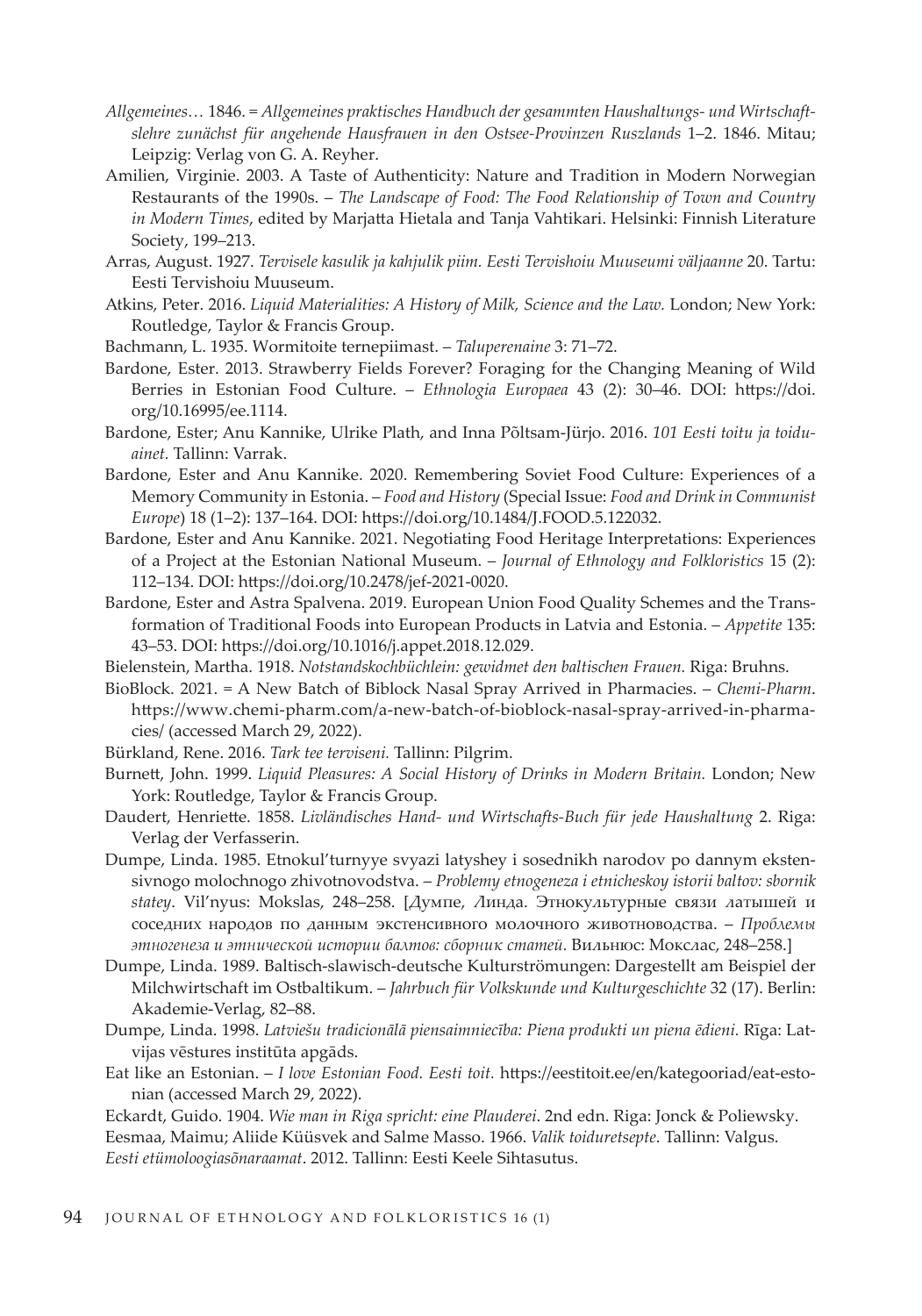*Eesti NSV taluseadus*. 1989. https://www.riigiteataja.ee/akt/30680 (accessed March 29, 2022).

- *Eesti Postimees*. 1884. = Üks tähtjas raha-hallik. *Eesti Postimees*, April 18, 1–2.
- Eisen, Matthias Johann. 1917. Aineohver. *Eesti Kirjandus* 17: 279–282.
- Fehre, Katharina. 1816. *Livländisches Koch- und Wirthschafts-Buch für grosse und kleinere Haushaltung*. Riga: Deubner und Treuy.
- Fehre, Katharina. 1824. *Uus Kögi- ja Kokka Ramat, mis öppetab keigetarwilissemad road pissokesse ja sure maiapiddamisse kohta teggema, ja keik mis senna jure tarwis, ja sedda möda, kui Lihwlandi kokka ja maiapiddamisse ramatust on luggeda, mis Saksakele on wäljaantud*. Tallinn: P. C. G. Dullo.
- Grotenfelt, Gösta. 1916. *Vanhanaikainen suomalainen maitotalous*. Helsingissa: Otava.
- Guerrin, Triinu and Kadri Karu. 2014. *Võrokõisi köögi ja söögiraamat*. Võru: Võro Instituut.
- von Gutzeit, Woldemar. 1859. *Wortschatz der Deutschen Sparche Livlands.* Riga: N. Kymmel.
- Hupel, August Wilhelm. 1777. *Topographische Nachrichten von Lief- und Ehstland* II. Riga: Johann Friedrich Hartknoch.
- Hupel, August Wilhelm. 1780. *Ehstnische Sprachlehre für beide Hauptdialekte, den revalschen und doerptschen; nebst einem vollständigen Wörterbuch*. Riga; Leipzig: Johann Friedrich Hartknoch.
- Hupel, August Wilhelm. 1795. *Idiotikon der deutschen Sprache in Lief- und Ehstland. Nebst eingestreueten Winken für Liebhaber*. Riga: Johann Friedrich Hartknoch.
- Jaagosild, Endla. 1973. *Küsimusleht nr 132*: *piimast ja piimasaadustest* I. Tartu: Eesti Rahva Muuseum.
- Jaagosild, Endla. 1975. *Küsimusleht nr 139: piim ja piimasaadused* II. Tartu: Eesti Rahva Muuseum.
- Järs, Anu. 2017. Ternespiima kasutamine. *Muuseum ootab sinu lugu 2018.* Tartu: Eesti Rahva Muuseum, 8–9.
- Jönsson, Håkan. 2005. *Mjölk: en kulturanalys av mejeridiskens nya ekonomi*. Stockholm: Symposion.

Jönsson Håkan. 2019. Healthy Drinking? Milk, Wine and Popular Nutrition in Sweden. – *Tradition and Nutritional Science in the Modern Food Chain*, edited by Antonia Matalas and Patricia Lysaght. Thessaloniki: University of Macedonia. https://lup.lub.lu.se/search/publication/771e953fcebe-421b-80a9-f2212ed43fa2 (accessed March 29, 2022).

- Jürgenson, Aivar. 2015. *Seened kultuuriloos*. Tallinn: Argo.
- Jürjo, Inna. 2012. "Hääleib", "saajaleib", "iseleib" Eesti leivakultuurist 13.–16. sajandil. Tuna 4: 14–28.
- Kaisla, L. 1939. Mitmesuguseid vormitoite. *Virumaa Teataja*, March 15, 4.
- Kalvdans: Ark of Taste. *Slow Food Foundation for Biodiversity*. https://www.fondazioneslowfood. com/en/ark-of-taste-slow-food/kalvdans/ (accessed March 29, 2022).
- Kalvik, Silvia. 1981. *Eesti rahvatoite.* Tallinn: Valgus.
- Kannike, Anu and Ester Bardone. 2018. Veri või vili! Võitlus tervisliku toitumise eest 20. sajandi algupoole Eestis. – *Tuna* 2 : 42–59.
- Kannike, Anu; Ester, Bardone, Pille Runnel, and Karin Leivategija. 2021. Food Heritage as a Resource for Museum Cooperation: Lessons from a Project at the Estonian National Museum. – *Museum Management and Curatorship* 36 (3): 303−317. DOI: https://doi.org/10.1080/09647775 .2021.1914137.
- Kärk, A. 1930. Kuidas toitluskulusid wähendada. *Postimees*, March 31, 3.
- Keller, Margit. 2004. *Representations of Consumer Culture in Post-Soviet Estonia: Transformations and Tensions.* Tartu: Tartu University Press.
- *Kniga*. 1953. = *Kniga o vkusnoy i zdorovoy pishche*. Moskva: Pishchepromizdat. [*Книга о вкусной и здоровой пище*. Москва: Пищепромиздат.]
- Kõiva, Mare. 2017. Loitsud ja rahvaarstid Virumaal. *M*ä*etagused* 67: 141–180. DOI: https://doi. org/10.7592/MT2017.67.koiva.
- Koor, Jaan. 1896. *Koka-raamat 1020 söögi-valmistamise õpetusega.* Tartu: K. A. Hermann.
- Kõresaar, Ene. 1995. Küsimusleht allika kujundajana. *Pro Ethnologia* 6: 36–50.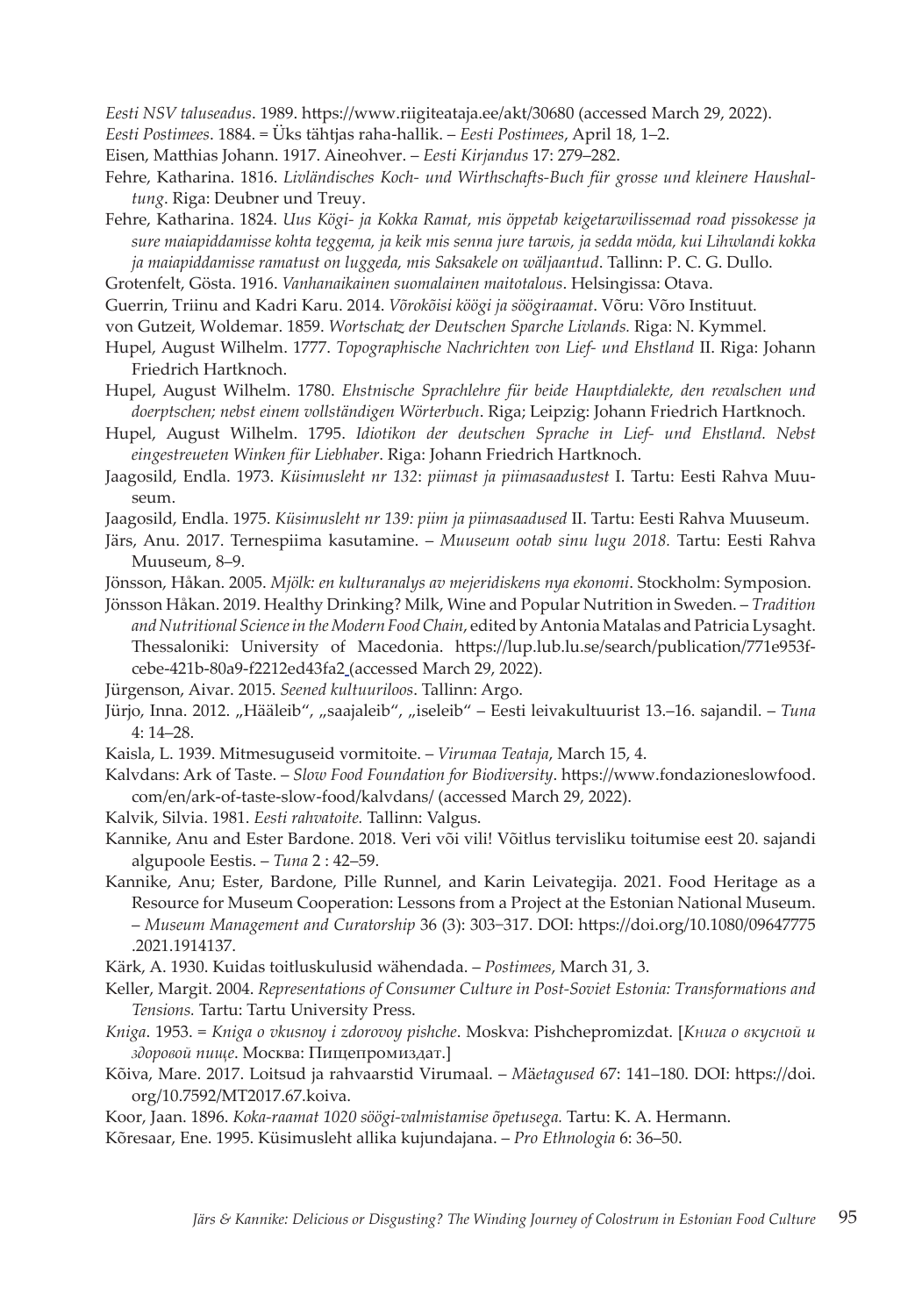- Korth, Marra. 1911. *Praktisches Kochbuch. 1742 Koch-Rezepte mit acht farbigen Fleisch-, Fisch- und Pilz-Tafeln und zahlreichen Text-Illustrationen*. 3rd edn. Riga: Sichmann.
- Kurlansky, Mark. 2018. *Milk! A 10,000-year food fracas*. New York: Bloomsbury Publishing.
- Laksberg, Õie. 2017. *Äkine ja pigilest: hiidlaste keedused ja muud söömavärgid*. Kuri: Irina Tammise Disainistuudio.
- Leppik, J. 1883. Põllumehe weisest. *Kündja*, September 7, 2–3.
- Levin, Adik. 2014. *Dr. Levini tervisenõuanded: tervisest ja toitumisest kogu perele.* Tallinn: Pilgrim.
- Lillak, J. 1891. Karjakasvatus ja piimatalitus. *Olewik*, March 11, 205–207.
- Lillak, J. 1899. Meie karjapidamisest II. *Postimees*, September 24, 1–3.
- Linnus, Ferdinand and Ilmari Manninen. 1937. *Küsimusleht X: söögid, joogid, maitseained*. Tartu: Eesti Rahva Muuseum.
- Lõoke, Endla. 1959. Toidust Eesti külas XIX sajandi teisel poolel ja XX sajandi alguses. *Etnograafiamuuseumi aastaraamat* 16. Tartu: ENSV TA, 68–87.
- Lotman, Juri. 1990. *Universe of the Mind: A Semiotic Theory of Culture*, translated by Ann Shukman. Bloomington, IN: Indiana University Press.
- *Maamees*. 1933. = Perenaised walmistage enam wormiroogasid. *Maamees*, March 24, 8.
- Mäemets, Laura. 2017. Pelli pärimus Mulgimaal: traditsioon, tuntus ja tähendus. A Master Dissertation. University of Tartu.
- Martin, Alma, ed. 1934. *Perenaise käsiraamat*. Tartu: Eesti Maanaiste Keskselts.
- Masso, Salme, ed. 1955. *Raamat maitsvast ja tervislikust toidust.* Tallinn: Eesti Riiklik Kirjastus.
- Masso, Salme, ed. 1984. *Kokaraamat*. Tallinn: Valgus.
- Matkultur. https://www.matkult.se/ (accessed April 3, 2022).
- Milk, Estonian Food. = Milk. *I love Estonian Food. Eesti toit.* https://www.eestitoit.ee/en/content/ milk (accessed March 29, 2022).
- Minnijahmetova, Tatjana. 1995. Ternespiima söömine Baškiiria udmurtide omapärane tavand. – *Rahvausund tänapäeval*, edited by Mall Hiiemäe and Mare Kõiva. Tartu: Eesti TA Eesti Keele Instituut, 281–284. http://www.folklore.ee/rl/pubte/ee/usund/eesti/minnijahmetova.pdf (accessed March 29, 2022).
- Moora, Aliise. 2007. *Eesti talurahva vanem toit*. Tartu: Ilmamaa.
- Notaker, Henry. 2017. *A History of Cookbooks: From Kitchen to Page over Seven Centuries*. Oakland, CA: University of California Press.
- von Oettingen, Georg. 1926. Erinnerungen. *Baltische Lebenserinnerungen*, compiled by Alexander von Eggers. Heilbronn: Salzer, 129–168.
- Ottenson, Hilda. 1931. Toidustamine meie taludes enam teadlikule alusele. *Taluperenaine* 3: 65–67.
- Ottenson, Hilda. 1938. *Kooliealiste laste toitlustamine*. *Kodumajanduskoja toimetised* 4. Tallinn: Kodumajanduskoda.
- Panck, Lyda. 1844. *Kochbuch für die Deutschen Ostseeprovinzen Russlands.* Dorpat: Verlag von E. J. Karow.
- Panck, Liida. 1864. *Kasulinne kögi- ja majapiddamisseramat*. Tartu: E. J. Karow.
- Parasecoli, Fabio. 2011. Savoring Semiotics: Food in Intercultural Communication. *Social Semiotics* 21 (5): 645–663. DOI: https://doi.org/10.1080/10350330.2011.578803.
- *Perno Postimees*. 1867. = Indiama annetest. *Perno Postimees*, November 29, 385–387.
- *Perno Postimees*. 1875. = Piima tallitus ja wõi-tegemine 1–4. *Perno Postimees*, September 5 October 24; 281–283, 305–307, 313–315, 337–339.
- Pētersone, Milda and Anita Pasopa. 1957. *Pavāru grāmata*. Rīgā: Latvijas valsts izdevniecība.
- Peterson, Milda and Anita Pasopa. 1968. *Kokaraamat.* Tallinn: Valgus.
- Petri, Johann Christoph. 1802. *Ehstland und die Ehsten, oder historisch- geographisch- statistisches Gemälde von Ehstland. Ein Seitenstück zu Merkel über die Letten* 2. Gotha: Ettingersche Buchhandlung.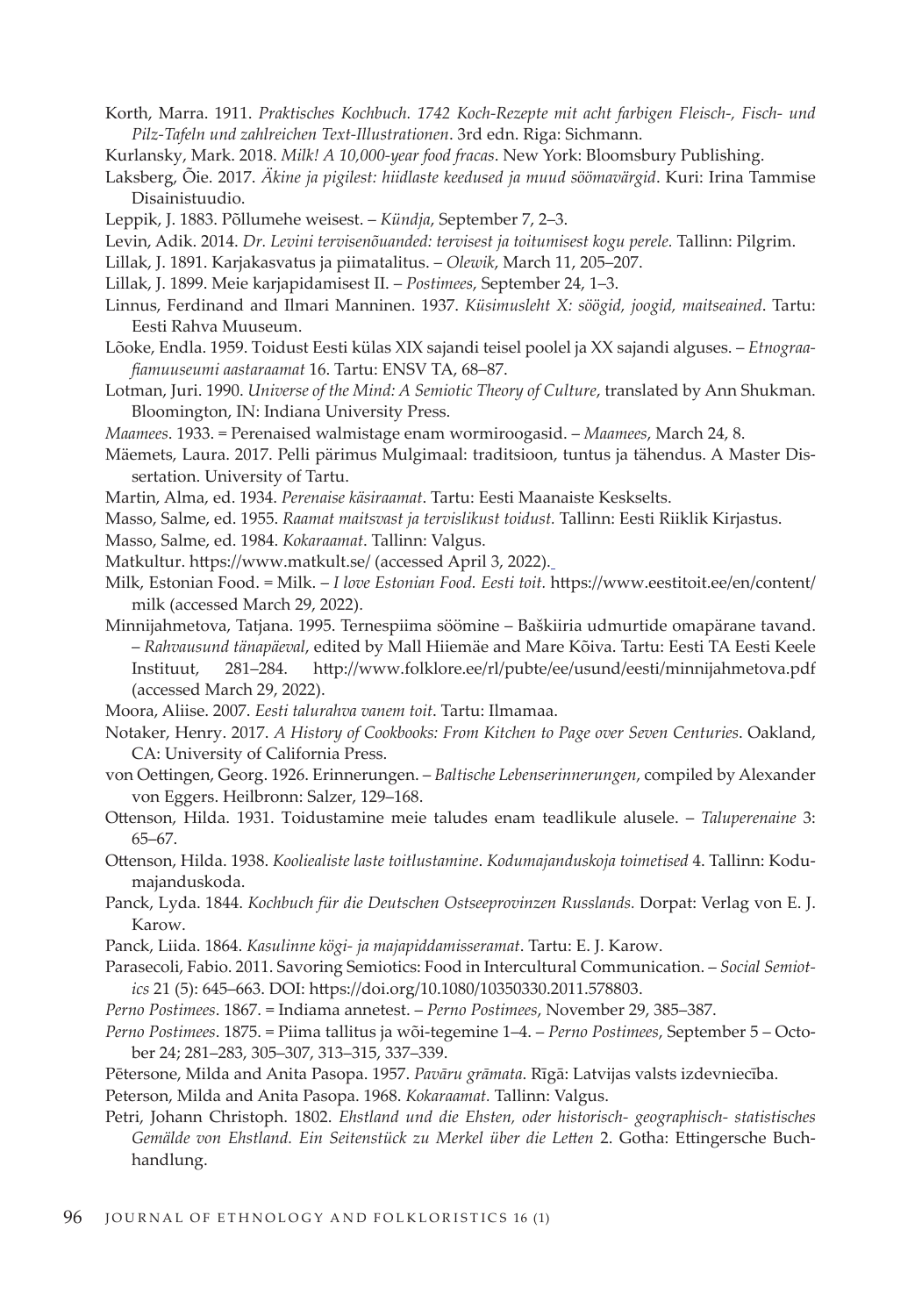*Piimaseadus*. 1934. – *Riigi Teataja* 56 (494), July 3, 1033–1037.

*Piimaseaduse teostamise määrus*. 1934. – *Riigi Teataja* 101 (792), November 30, 1694–1715.

Poikalainen, Väino; Birgit Aasmäe, Hannes Mootse, Vilma Tatar, Mati Mõtte and Lembit Lepasalu.

- 2012. Lautades tekkiva praakpiima kasutusvõimalused. *Piimafoorum.* Tallinn: Eesti Põllumajandus-Kaubanduskoda, 30–32.
- Põld-Riives, Marta. 1926. *Taimetoidud*. Tallinn: Eesti Põllumeeste Keskselts.
- *Põlluteadus*. 1905. = Karjakasvatamisest ja piimatalitusest. *Põlluteadus*, May 18, 39.
- Põltsam-Jürjo, Inna. 2013. *Söömine-joomine keskaja Tallinnas*. Tallinn: Hea Lugu.
- Põltsam-Jürjo, Inna. 2017a. Siga, seapidamine ja sealiha toiduks tarvitamine Eestis 13.–16. sajandil. – *Tuna* 4: 8–24.
- Põltsam-Jürjo, Inna. 2017b. Paganate kookidest seakõrvadeni: transkultuuriline rännak ühe toidu jälgedes läbi sajandite ja kokaraamatute. – *Eesti Rahva Muuseumi aastaraamat* 60. Tartu: Eesti Rahva Muuseum, 16–33. DOI: https://doi.org/10.33302/ermar-2017-001.
- Põltsam-Jürjo, Inna. 2020. *Viin, vein ja vesi: joogikultuurist Eestis kesk- ja varauusajal*. Tallinn: Argo. Pommer, J. 1910. Wärske ehk terwe piim. – *Põllumajandus*, March 1, 23.
- Purres, Erna. 1939. *100 räimetoitu*. Tallinn: Kalanduskoda.
- Raamets, Heli. 2018. Eestis valmistatud ternespiimapulber on välismaistest seitse korda soodsam. – *Maaleht*, February 8. https://maaleht.delfi.ee/artikkel/81050853/eestis-valmistatud-ternespii-
- mapulber-on-valismaistest-kapslitest-seitse-korda-soodsam (accessed April 3, 2022).
- Rabadik, Else. 1947. *Kokaraamat eesti perenaisele*. Stockholm: Välis-Eesti.
- Ränk, Gustav. 1956. Om äldre mjölkhushallning i Baltikum. *Svio-Estonica: studier utgivna av Svensk-estniska samfundet* XIII: 165–200.
- Ränk, Gustav. 1987 [1966]. *Från mjölk till ost: drag ur den äldre mjölkhushållningen in Sverige*. *Nordiska museets Handlingar* 66. Stockholm: Nordiska museet.
- Reiwelt, Mai. 1883. *Söökide valmistamise õpetus kõikidele Eesti perenaestele ja neile, kes nendeks tahawad saada*. Viljandi: F. Feldt.
- *Revalsche Zeitung*. 1872*. Beilage zur Revalsche Zeitung*, December 16, 6.
- Rootslane, Mart. 1992. *Eesti põllumajandusajaloo konspekt*. Tallinn: AS Infotrükk.
- Saareste, Andrus. 1962. *Eesti keele mõisteline sõnaraamat* II. Stockholm: Vaba Eesti.
- Sallmann, Carl. 1880. *Neue Beiträge zur deutschen Mundart in Estland*. Reval: F. Kluge.
- Šelvaha, Lolita. 2012. *Tradicionālie latviešu ēdieni.* Riga: Zvaigzne ABC.
- Sild, Elisabet. 1938. *Taimtoidu- ja majapidamisraamat*. Tartu: K. Mattiesen.
- Sild-Kutsar, Elisabeth. 1941. Keedu- ja majapidamisraamat. Tartu: K. Mattiesen.
- *Sunduslikud määrused*. 1906. = *Sunduslikud määrused kauplemise kohta piimaga, koorega ja wõiga Jurjewi linnas*. Tartu: K. Mattiesen.
- *Taluperenaine*. 1935. = Aprillikuu söögisedel. Toiduretsepte. *Taluperenaine* 4: 102–103.
- Tannbaum, Adeline. 1924. *Keedu- ja majapidamisejuht*. Tartu: Postimees.
- Teadus ja Tegu. 2019. Tervistavad ternespiimatooted. *Youtube*. https://www.youtube.com/ watch?v=RjVct7G7O\_M&fbclid=IwAR2KlVW\_NZOpi7fyyAkSrPy3soL9-9xq8BlvKb-hJozyB1yY0\_2EkM11rI (accessed April 3, 2022).
- Teadus ja Tegu. 2020. Facebook page of the private company Teadus ja Tegu. https://www.facebook.com/teadusjategu/ (accessed April 3, 2022).
- *Ternespiim*. 2012. = Ternespiim ehk ternimaito, millest saab imehead sonnintöyssy. *Reeduka keedab ja küpsetab.* https://fagerwakker.blogspot.com/2012/06/ternespiimehk-ternimaito-millestsaab.html (accessed April 3, 2022).
- *Ternespiimast*. 2011. = Brüleekreem ekstremistidele. Ternespiimast. 2011. *Tuuli retseptid*. https:// tuuliretseptid.ee/2011/10/bruleekreem-ekstremistidele.html/ (accessed April 3, 2022).
- Tõnisson, Mats. 1889. *Talurahwa Köögi raamat: õpetus, kudas perenaised ja söögitegijad tarwilikka toitusid ja jookisid wõiwad walmistada*. Revel: H. Mathiesen.